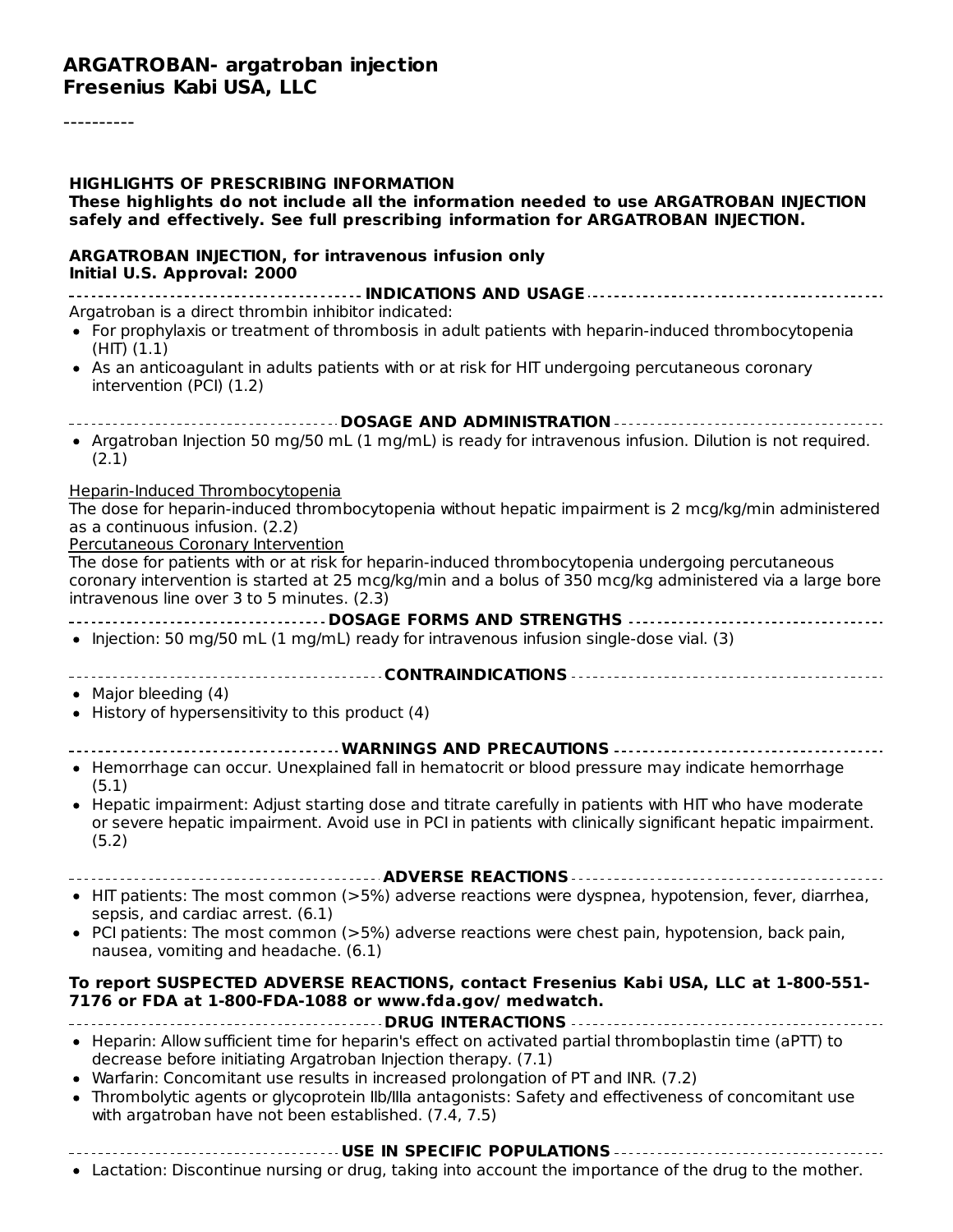(8.2)

Pediatric Use: Safety and effectiveness have not been established. (8.4)

Lactation: Discontinue nursing or drug, taking into account the importance of the drug to the mother.

#### **See 17 for PATIENT COUNSELING INFORMATION.**

**Revised: 3/2021**

#### **FULL PRESCRIBING INFORMATION: CONTENTS\* 1 INDICATIONS AND USAGE**

- 1.1 Heparin-Induced Thrombocytopenia
- 1.2 Percutaneous Coronary Intervention

#### **2 DOSAGE AND ADMINISTRATION**

- 2.1 Preparation for Intravenous Administration
- 2.2 Dosing in Patients with Heparin- Induced Thrombocytopenia
- 2.3 Dosing in Patients Undergoing Percutaneous Coronary Intervention
- 2.4 Dosing in Patients with Hepatic Impairment
- 2.5 Conversion to Oral Anticoagulant Therapy

#### **3 DOSAGE FORMS AND STRENGTHS**

#### **4 CONTRAINDICATIONS**

#### **5 WARNINGS AND PRECAUTIONS**

- 5.1 Risk of Hemorrhage
- 5.2 Use in Hepatic Impairment
- 5.3 Laboratory Tests

## **6 ADVERSE REACTIONS**

6.1 Clinical Trials Experience

## **7 DRUG INTERACTIONS**

- 7.1 Heparin
- 7.2 Oral Anticoagulant Agents
- 7.3 Aspirin/Acetaminophen
- 7.4 Thrombolytic Agents
- 7.5 Glycoprotein IIb/IIIa Antagonists

## **8 USE IN SPECIFIC POPULATIONS**

- 8.1 Pregnancy
- 8.2 Lactation
- 8.4 Pediatric Use
- 8.5 Geriatric Use
- 8.6 Hepatic Impairment

#### **10 OVERDOSAGE**

#### **11 DESCRIPTION**

## **12 CLINICAL PHARMACOLOGY**

- 12.1 Mechanism of Action
- 12.2 Pharmacodynamics
- 12.3 Pharmacokinetics

## **13 NONCLINICAL TOXICOLOGY**

13.1 Carcinogenesis, Mutagenesis, Impairment of Fertility

## **14 CLINICAL STUDIES**

- 14.1 Heparin-Induced Thrombocytopenia
- 14.2 Percutaneous Coronary Intervention (PCI) Patients with or at Risk for HIT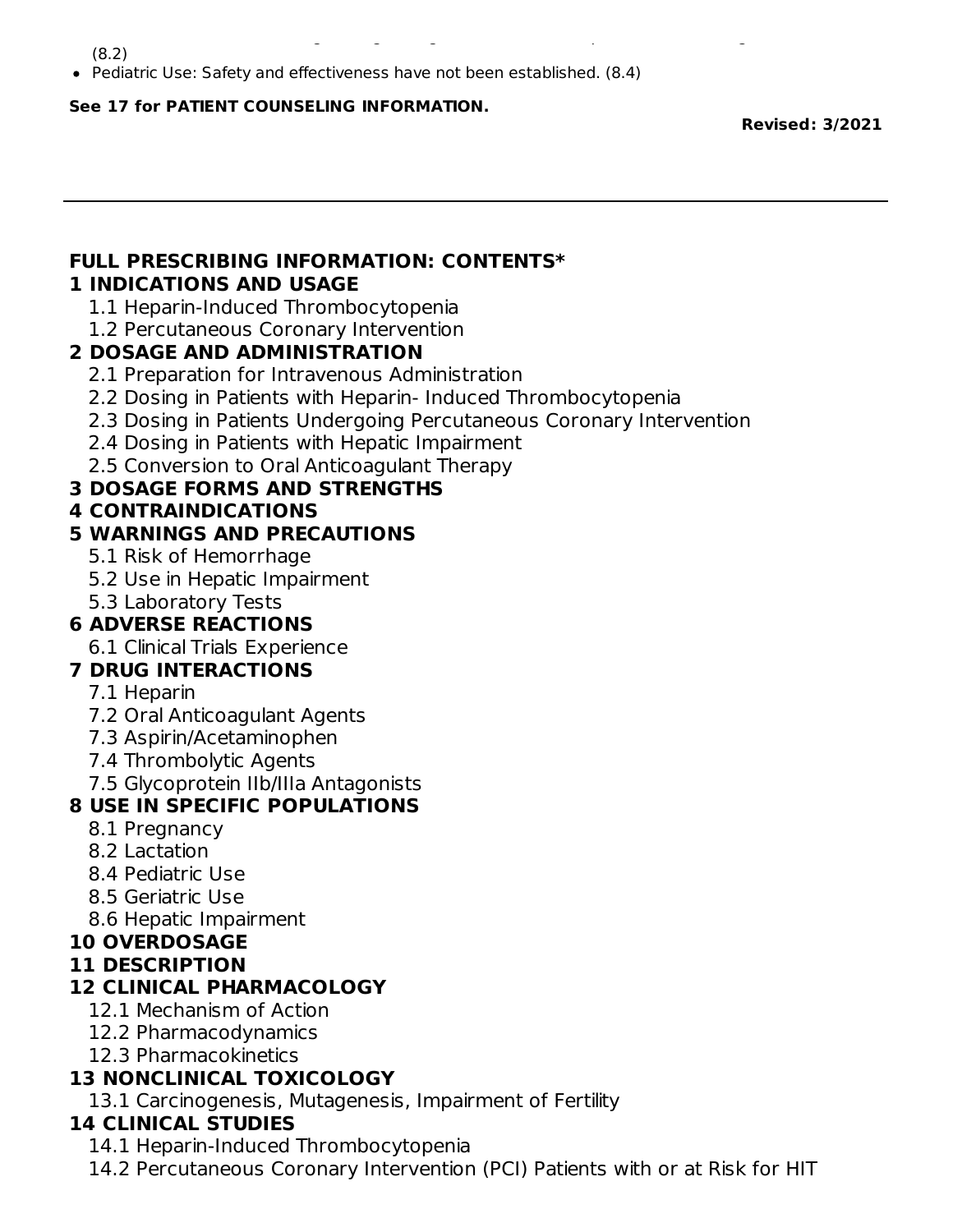#### **16 HOW SUPPLIED/STORAGE AND HANDLING 17 PATIENT COUNSELING INFORMATION**

\* Sections or subsections omitted from the full prescribing information are not listed.

#### **FULL PRESCRIBING INFORMATION**

## **1 INDICATIONS AND USAGE**

#### **1.1 Heparin-Induced Thrombocytopenia**

Argatroban Injection is indicated for prophylaxis or treatment of thrombosis in adult patients with heparin-induced thrombocytopenia (HIT).

#### **1.2 Percutaneous Coronary Intervention**

Argatroban Injection is indicated as an anticoagulant in adult patients with or at risk for HIT undergoing percutaneous coronary intervention (PCI).

# **2 DOSAGE AND ADMINISTRATION**

#### **2.1 Preparation for Intravenous Administration**

Dilution is not required for Argatroban Injection 50 mg/50 mL (1 mg/mL).

#### Argatroban Injection 50 mg/50 mL (1 mg/mL)

Each 50 mL glass vial contains 50 mg argatroban (1 mg/mL); and, as supplied, is ready for intravenous infusion. Dilution is not required. Argatroban Injection is a clear, colorless to pale yellow solution. Parenteral drug products should be inspected visually for particulate matter and discoloration prior to administration whenever solution and container permit. Do not use if solution is cloudy, contains precipitates, or if the flip off seals is not intact.

Vial may be inverted for use with a medical infusion set.

## **2.2 Dosing in Patients with Heparin- Induced Thrombocytopenia**

#### Initial Dosage

Before administering argatroban, discontinue heparin therapy and obtain a baseline activated partial thromboplastin time (aPTT). The recommended initial dose of argatroban for adult patients without hepatic impairment is 2 mcg/kg/min, administered as a continuous infusion (see Table 1).

#### **Table 1**

**Recommended Doses and Infusion Rates for 2 mcg/kg/min Dose of Argatroban for Patients With HIT\* and Without Hepatic Impairment (1 mg/mL Final Concentration)**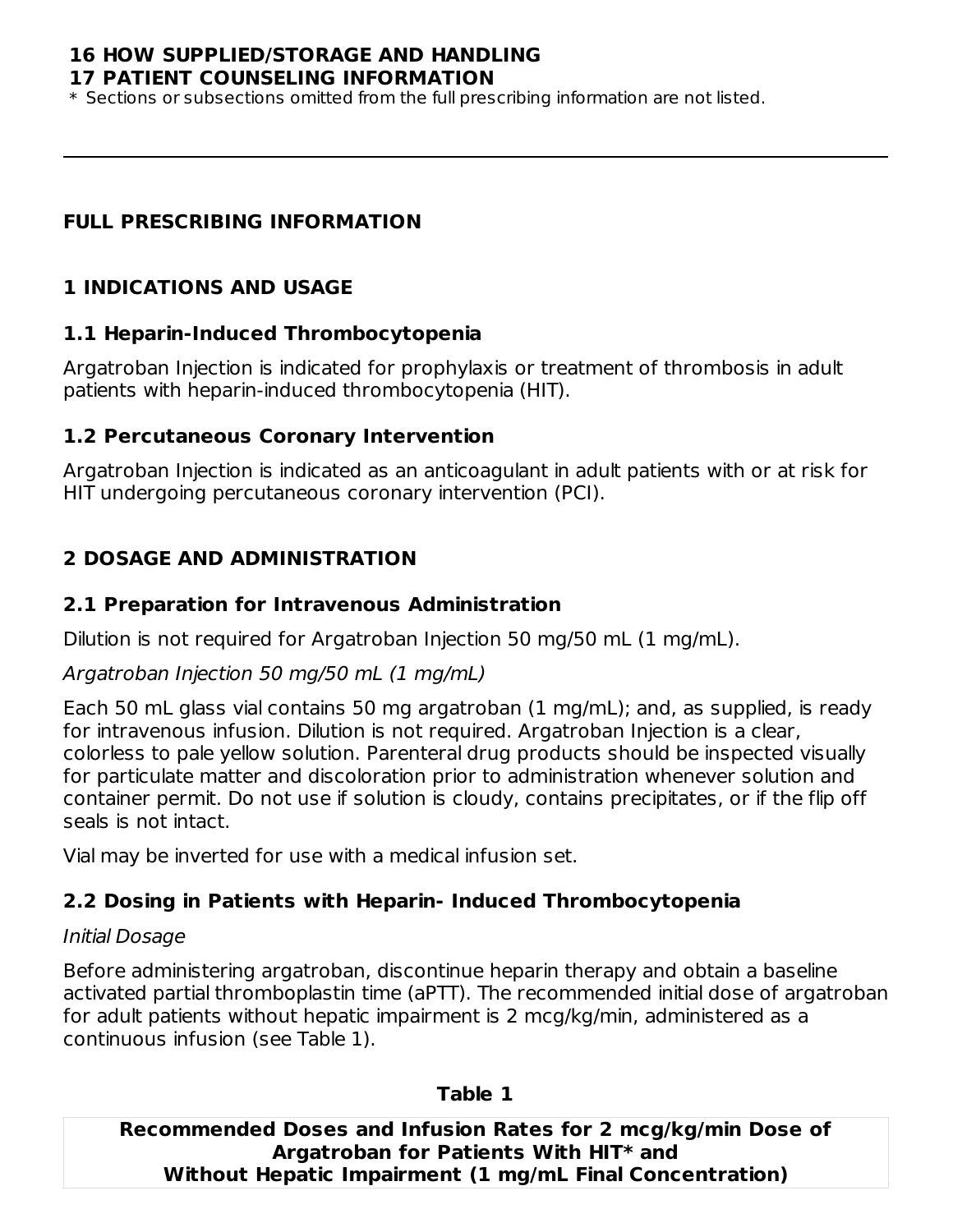| <b>Body Weight (kg)</b> | Dose (mcg/min) | <b>Infusion Rate (mL/hr)</b> |
|-------------------------|----------------|------------------------------|
| 50                      | 100            | 6                            |
| 60                      | 120            |                              |
| 70                      | 140            | 8                            |
| 80                      | 160            | 10                           |
| 90                      | 180            | 11                           |
| 100                     | 200            | 12                           |
| 110                     | 220            | 13                           |
| 120                     | 240            | 14                           |
| 130                     | 260            | 16                           |
| 140                     | 280            | 17                           |

\*with or without thrombosis

#### Monitoring Therapy

For use in HIT, therapy with Argatroban Injection is monitored using the aPTT with a target range of 1.5 to 3 times the initial baseline value (not to exceed 100 seconds). Tests of anticoagulant effects (including the aPTT) typically attain steady-state levels within 1 to 3 hours following initiation of Argatroban Injection. Check the aPTT 2 hours after initiation of therapy and after any dose change to confirm that the patient has attained the desired therapeutic range.

#### Dosage Adjustment

After the initiation of Argatroban Injection, adjust the dose (not to exceed 10 mcg/kg/min) as necessary to obtain a steady-state aPTT in the target range [see Clinical Studies (14.1)].

## **2.3 Dosing in Patients Undergoing Percutaneous Coronary Intervention**

#### Initial Dosage

Initiate an infusion of Argatroban Injection at 25 mcg/kg/min and administer a bolus of 350 mcg/kg via a large bore intravenous line over 3 to 5 minutes (see Table 2). Check an activated clotting time (ACT) 5 to 10 minutes after the bolus dose is completed. The PCI procedure may proceed if the ACT is greater than 300 seconds.

#### Dosage Adjustment

If the ACT is less than 300 seconds, an additional intravenous bolus dose of 150 mcg/kg should be administered, the infusion dose increased to 30 mcg/kg/min, and the ACT checked 5 to 10 minutes later (see Table 3).

If the ACT is greater than 450 seconds, decrease the infusion rate to 15 mcg/kg/min, and check the ACT 5 to 10 minutes later (Table 3).

Continue titrating the dose until a therapeutic ACT (between 300 and 450 seconds) has been achieved; continue the same infusion rate for the duration of the PCI procedure.

In case of dissection, impending abrupt closure, thrombus formation during the procedure, or inability to achieve or maintain an ACT over 300 seconds, additional bolus doses of 150 mcg/kg may be administered and the infusion dose increased to 40 mcg/kg/min. Check the ACT after each additional bolus or change in the rate of infusion.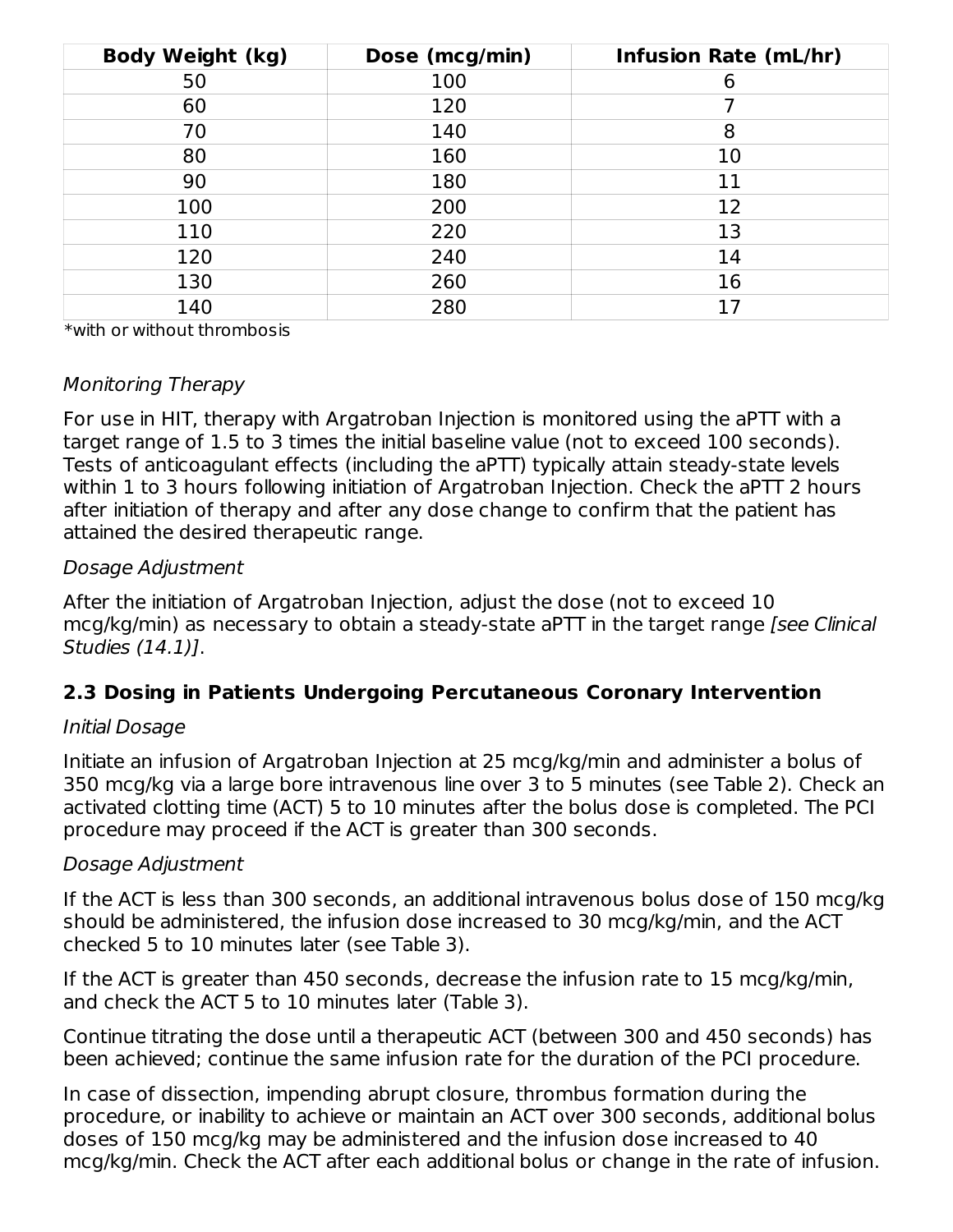| Recommended Starting and Maintenance Doses (Within the Target ACT<br><b>Range) of Argatroban Injection</b><br>in Patients Undergoing PCI Without Hepatic Impairment (1 mg/mL Final<br><b>Concentration</b> ) |                                            |                             |                                                                                                                            |                                                      |  |  |
|--------------------------------------------------------------------------------------------------------------------------------------------------------------------------------------------------------------|--------------------------------------------|-----------------------------|----------------------------------------------------------------------------------------------------------------------------|------------------------------------------------------|--|--|
| <b>Body Weight (kg)</b>                                                                                                                                                                                      | <b>Starting Bolus Dose</b><br>(350 mcg/kg) |                             | <b>Starting and Maintenance</b><br><b>Continuous</b><br><b>Infusion Dosing</b><br>For ACT 300-450 seconds<br>25 mcg/kg/min |                                                      |  |  |
|                                                                                                                                                                                                              | <b>Bolus Dose</b><br>(mcg)                 | <b>Bolus Volume</b><br>(mL) | <b>Continuous</b><br><b>Infusion Dose</b><br>(mcg/min)                                                                     | <b>Continuous</b><br><b>Infusion Rate</b><br>(mL/hr) |  |  |
| 50                                                                                                                                                                                                           | 17500                                      | 18                          | 1250                                                                                                                       | 75                                                   |  |  |
| 60                                                                                                                                                                                                           | 21000                                      | 21                          | 1500                                                                                                                       | 90                                                   |  |  |
| 70                                                                                                                                                                                                           | 24500                                      | 25                          | 1750                                                                                                                       | 105                                                  |  |  |
| 80                                                                                                                                                                                                           | 28000                                      | 28                          | 2000                                                                                                                       | 120                                                  |  |  |
| 90                                                                                                                                                                                                           | 31500                                      | 32                          | 2250                                                                                                                       | 135                                                  |  |  |
| 100                                                                                                                                                                                                          | 35000                                      | 35                          | 2500                                                                                                                       | 150                                                  |  |  |
| 110                                                                                                                                                                                                          | 38500                                      | 39                          | 2750                                                                                                                       | 165                                                  |  |  |
| 120                                                                                                                                                                                                          | 42000                                      | 42                          | 3000                                                                                                                       | 180                                                  |  |  |
| 130                                                                                                                                                                                                          | 45500                                      | 46                          | 3250                                                                                                                       | 195                                                  |  |  |
| 140                                                                                                                                                                                                          | 49000                                      | 49                          | 3500                                                                                                                       | 210                                                  |  |  |

**NOTE:** 1 mg = 1000 mcg; 1 kg = 2.2 lbs

| Table 3 |
|---------|
|---------|

| Recommended Dose Adjustments of Argatroban Injection for Patients<br><b>Outside of</b><br>ACT Target Range Undergoing PCI Without Hepatic Impairment (1 mg/mL<br><b>Final Concentration)</b> |                                                                                                                                                                |                                       |                                             |                                    |                                                                                            |                                    |
|----------------------------------------------------------------------------------------------------------------------------------------------------------------------------------------------|----------------------------------------------------------------------------------------------------------------------------------------------------------------|---------------------------------------|---------------------------------------------|------------------------------------|--------------------------------------------------------------------------------------------|------------------------------------|
| <b>Body Weight</b><br>(kg)                                                                                                                                                                   | If ACT Less than 300 seconds<br><b>If ACT Greater than</b><br>Dosage Adjustment#<br><b>450 seconds Dosage</b><br>30 mcg/kg/min<br>Adjustment*<br>15 mcg/kg/min |                                       |                                             |                                    |                                                                                            |                                    |
|                                                                                                                                                                                              | <b>Additional</b><br><b>Bolus</b><br><b>Dose</b><br>(mcg)                                                                                                      | <b>Bolus</b><br><b>Volume</b><br>(mL) | <b>Infusion</b><br><b>Dose</b><br>(mcg/min) | <b>Infusion</b><br>Rate<br>(mL/hr) | Continuous Continuous Continuous Continuous<br><b>Infusion</b><br><b>Dose</b><br>(mcg/min) | <b>Infusion</b><br>Rate<br>(mL/hr) |
| 50                                                                                                                                                                                           | 7500                                                                                                                                                           | 8                                     | 1500                                        | 90                                 | 750                                                                                        | 45                                 |
| 60                                                                                                                                                                                           | 9000                                                                                                                                                           | 9                                     | 1800                                        | 108                                | 900                                                                                        | 54                                 |
| 70                                                                                                                                                                                           | 10500                                                                                                                                                          | 11                                    | 2100                                        | 126                                | 1050                                                                                       | 63                                 |
| 80                                                                                                                                                                                           | 12000                                                                                                                                                          | 12                                    | 2400                                        | 144                                | 1200                                                                                       | 72                                 |
| 90                                                                                                                                                                                           | 13500                                                                                                                                                          | 14                                    | 2700                                        | 162                                | 1350                                                                                       | 81                                 |
| 100                                                                                                                                                                                          | 15000                                                                                                                                                          | 15                                    | 3000                                        | 180                                | 1500                                                                                       | 90                                 |
| 110                                                                                                                                                                                          | 16500                                                                                                                                                          | 17                                    | 3300                                        | 198                                | 1650                                                                                       | 99                                 |

## **Table 2**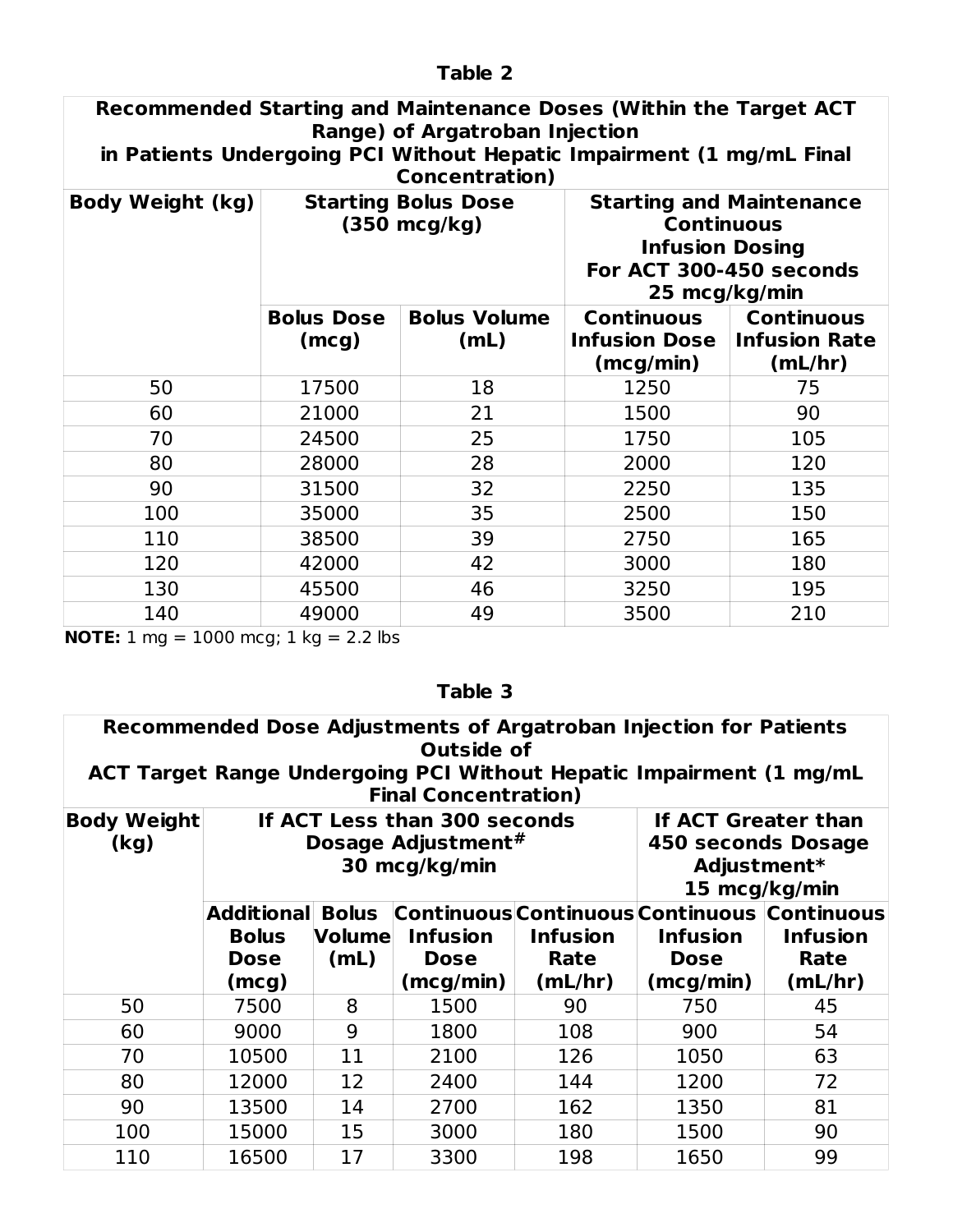| 120 | 18000 | 18                 | 3600 | 216 | 1800 | 108 |
|-----|-------|--------------------|------|-----|------|-----|
| 130 | 19500 | 20                 | 3900 | 234 | 1950 | 117 |
| 140 | 21000 | $\mathbf{A}$<br>ᄼᅩ | 4200 | 252 | 2100 | 126 |

**NOTE:**  $1 \text{ mg} = 1000 \text{ mg}$ ;  $1 \text{ kg} = 2.2 \text{ lbs}$ 

 $^\#$ Additional intravenous bolus dose of 150 mcg/kg should be administered if ACT less than 300 seconds.

\* No bolus dose is given if ACT greater than 450 seconds

#### Monitoring Therapy

For use in PCI, therapy with Argatroban Injection is monitored using ACT. Obtain ACTs before dosing, 5 to 10 minutes after bolus dosing, following adjustments in the infusion rate, and at the end of the PCI procedure. Obtain additional ACTs every 20 to 30 minutes during prolonged procedure.

#### Continued Anticoagulation after PCI

If a patient requires anticoagulation after the procedure, Argatroban Injection may be continued, but at a rate of 2 mcg/kg/min and adjusted as needed to maintain the aPTT in the desired range [see Dosage and Administration (2.1)].

## **2.4 Dosing in Patients with Hepatic Impairment**

#### Initial Dosage

For adult patients with HIT and moderate or severe hepatic impairment (based on Child-Pugh classification), an initial dose of 0.5 mcg/kg/min is recommended, based on the approximately 4-fold decrease in argatroban clearance relative to those with normal hepatic function. Monitor the aPTT closely, and adjust the dosage as clinically indicated.

#### Monitoring Therapy

Achievement of steady state aPTT levels may take longer and require more dose adjustments in patients with hepatic impairment compared to patients with normal hepatic function.

For patients with hepatic impairment undergoing PCI and who have HIT or are at risk for HIT, carefully titrate argatroban until the desired level of anticoagulation is achieved. Use of argatroban in PCI patients with clinically significant hepatic disease or AST/ALT levels ≥3 times the upper limit of normal should be avoided [see Warnings and Precautions (5.2)].

# **2.5 Conversion to Oral Anticoagulant Therapy**

## Initiating Oral Anticoagulant Therapy

When converting patients from argatroban to oral anticoagulant therapy, consider the potential for combined effects on INR with co-administration of argatroban and warfarin. A loading dose of warfarin should not be used. Initiate therapy using the expected daily dose of warfarin. To avoid prothrombotic effects and to ensure continuous anticoagulation when initiating warfarin, it is suggested that Argatroban and warfarin therapy be overlapped. There are insufficient data available to recommend the duration of the overlap.

Co-Administration of Warfarin and Argatroban Injection at Doses up to 2 mcg/kg/min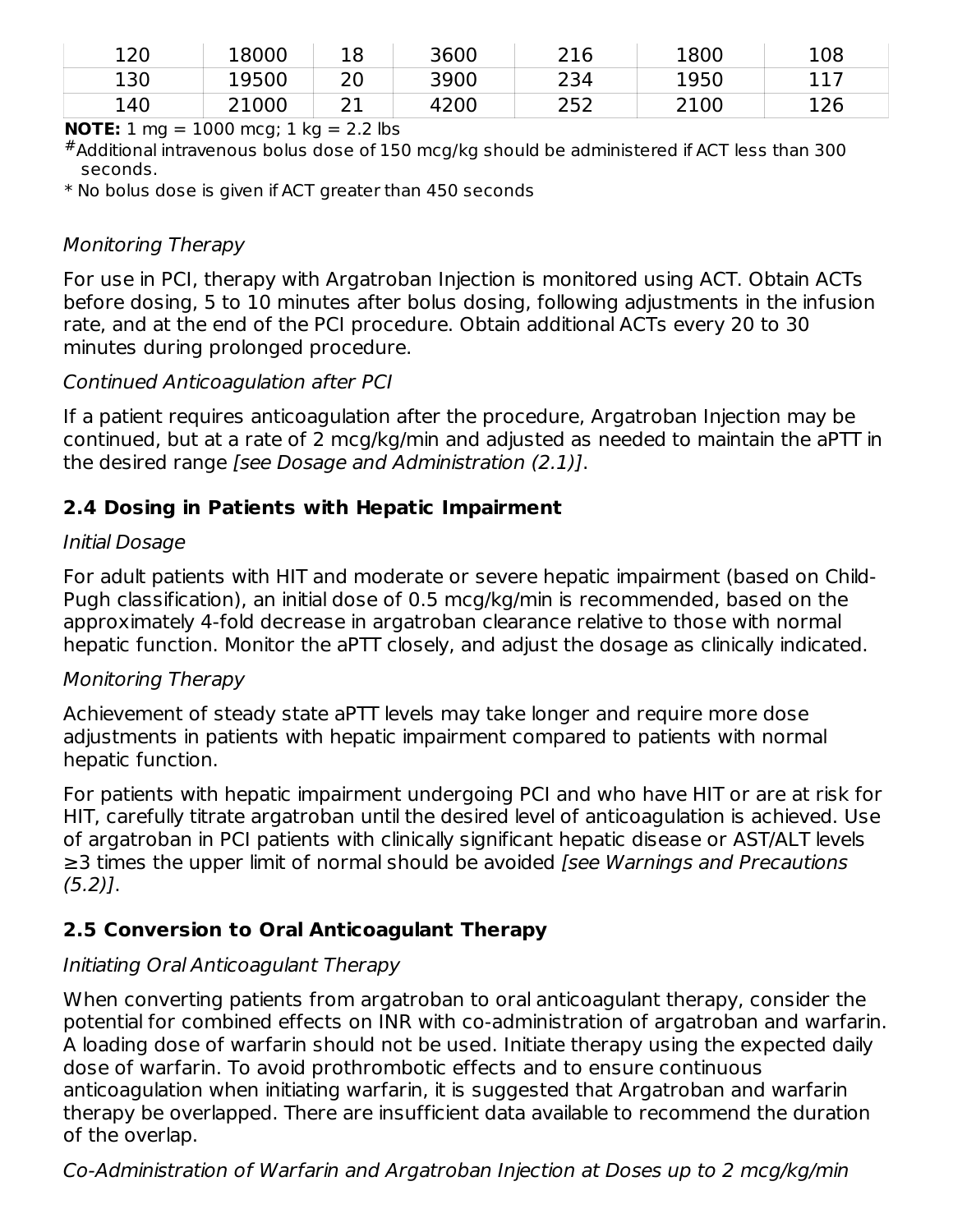Measure INR daily while Argatroban Injection and warfarin are co-administered. In general, with doses of Argatroban Injection up to 2 mcg/kg/min, Argatroban Injection can be discontinued when the INR is >4 on combined therapy. After Argatroban Injection is discontinued, repeat the INR measurement in 4 to 6 hours. If the repeat INR is below the desired therapeutic range, resume the infusion of Argatroban Injection and repeat the procedure daily until the desired therapeutic range on warfarin alone is reached.

#### Co-Administration of Warfarin and Argatroban Injection at Doses Greater than 2 mcg/kg/min

For doses of argatroban greater than 2 mcg/kg/min, the relationship of INR between warfarin alone to the INR on warfarin plus argatroban is less predictable. In this case, in order to predict the INR on warfarin alone, temporarily reduce the dose of Argatroban Injection to a dose of 2 mcg/kg/min. Repeat the INR on Argatroban Injection and warfarin 4 to 6 hours after reduction of the Argatroban Injection dose and follow the process outlined above for administering Argatroban Injection at doses up to 2 mcg/kg/min.

#### **3 DOSAGE FORMS AND STRENGTHS**

• Injection: 50 mg/50 mL (1 mg/mL) ready for intravenous infusion single-dose vial

## **4 CONTRAINDICATIONS**

Argatroban is contraindicated in:

- Patients with major bleeding, [see Warnings and Precautions (5.1)]
- Patients with a history of hypersensitivity to argatroban. Airway, skin, and generalized hypersensitivity reactions have been reported [see Adverse Reactions (6.1)]

## **5 WARNINGS AND PRECAUTIONS**

#### **5.1 Risk of Hemorrhage**

Hemorrhage can occur at any site in the body in patients receiving argatroban. Unexplained fall in hematocrit or blood pressure may indicate hemorrhage. Intracranial and retroperitoneal hemorrhage [see Adverse Reactions (6.1)] have been reported. The risk of hemorrhage with argatroban may be increased in severe hypertension; immediately following lumbar puncture, spinal anesthesia, major surgery (especially involving the brain, spinal cord, or eye), hematologic conditions associated with increased bleeding tendencies such as congenital or acquired bleeding disorders, and gastrointestinal lesions such as ulcerations.

Concomitant use of argatroban with antiplatelet agents, thrombolytics, and other anticoagulants may increase the risk of bleeding.

#### **5.2 Use in Hepatic Impairment**

When administering argatroban to patients with hepatic impairment, start with a lower dose and carefully titrate until the desired level of anticoagulation is achieved. Achievement of steady state aPTT levels may take longer and require more argatroban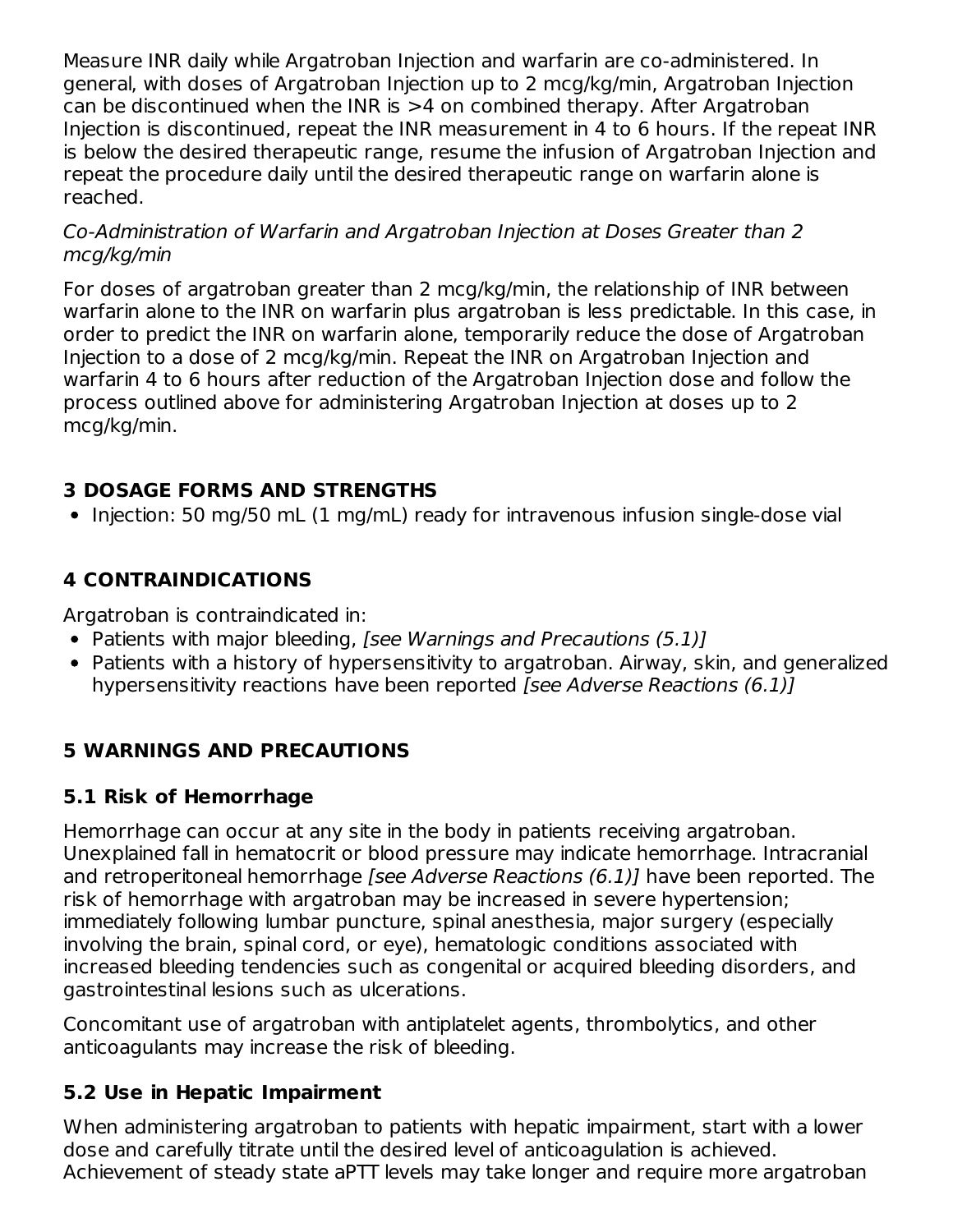dose adjustments in patients with hepatic impairment compared to patients with normal hepatic function *[see Use in Specific Populations (8.6)]*. Also, upon cessation of argatroban infusion in the hepatically impaired patient, full reversal of anticoagulant effects may require longer than 4 hours due to decreased clearance and increased elimination half-life of argatroban [see Dosage and Administration (2.4), Clinical Pharmacology (12.3)]. Avoid the use of high doses of argatroban in patients undergoing PCI who have clinically significant hepatic disease or AST/ALT levels ≥3 times the upper limit of normal.

# **5.3 Laboratory Tests**

Anticoagulation effects associated with argatroban infusion at doses up to 40 mcg/kg/min correlate with increases of the aPTT. Although other global clot-based tests including prothrombin time (PT), the International Normalized Ratio (INR), and thrombin time (TT) are affected by argatroban, the therapeutic ranges for these tests have not been identified for argatroban therapy. In clinical trials in PCI, the ACT was used for monitoring argatroban anticoagulant activity during the procedure. The concomitant use of argatroban and warfarin results in prolongation of the PT and INR beyond that produced by warfarin alone [see Dosage and Administration (2.5), Clinical Pharmacology (12.2)].

# **6 ADVERSE REACTIONS**

The following adverse reaction is also discussed in other sections of the labeling:

• Risk of Hemorrhage [see Warnings and Precautions (5.1)].

# **6.1 Clinical Trials Experience**

# Adverse Reactions in Patients with HIT (With or Without Thrombosis)

Because clinical trials are conducted under widely varying conditions, adverse reaction rates observed in the clinical trials of a drug cannot be directly compared to rates in the clinical trials of another drug and may not reflect the rates observed in practice.

The following safety information is based on all 568 patients treated with argatroban in Study 1 and Study 2. The safety profile of the patients from these studies is compared with that of 193 historical controls in which the adverse reactions were collected retrospectively. Adverse reactions are separated into hemorrhagic and non-hemorrhagic reactions. Major bleeding was defined as bleeding that was overt and associated with a hemoglobin decrease  $\geq 2$  g/dL, that led to a transfusion of  $\geq 2$  units, or that was intracranial, retroperitoneal, or into a major prosthetic joint. Minor bleeding was overt bleeding that did not meet the criteria for major bleeding.

Table 4 gives an overview of the most frequently observed hemorrhagic reactions, presented separately by major and minor bleeding, sorted by decreasing occurrence among argatroban-treated patients with HIT (with or without thrombosis).

| Major and Minor Hemorrhagic Adverse Reactions in Patients With HIT* |                    |                   |
|---------------------------------------------------------------------|--------------------|-------------------|
| Major Hemorrhagic Reactions a                                       |                    |                   |
|                                                                     | Argatroban-treated | <b>Historical</b> |

#### **Table 4**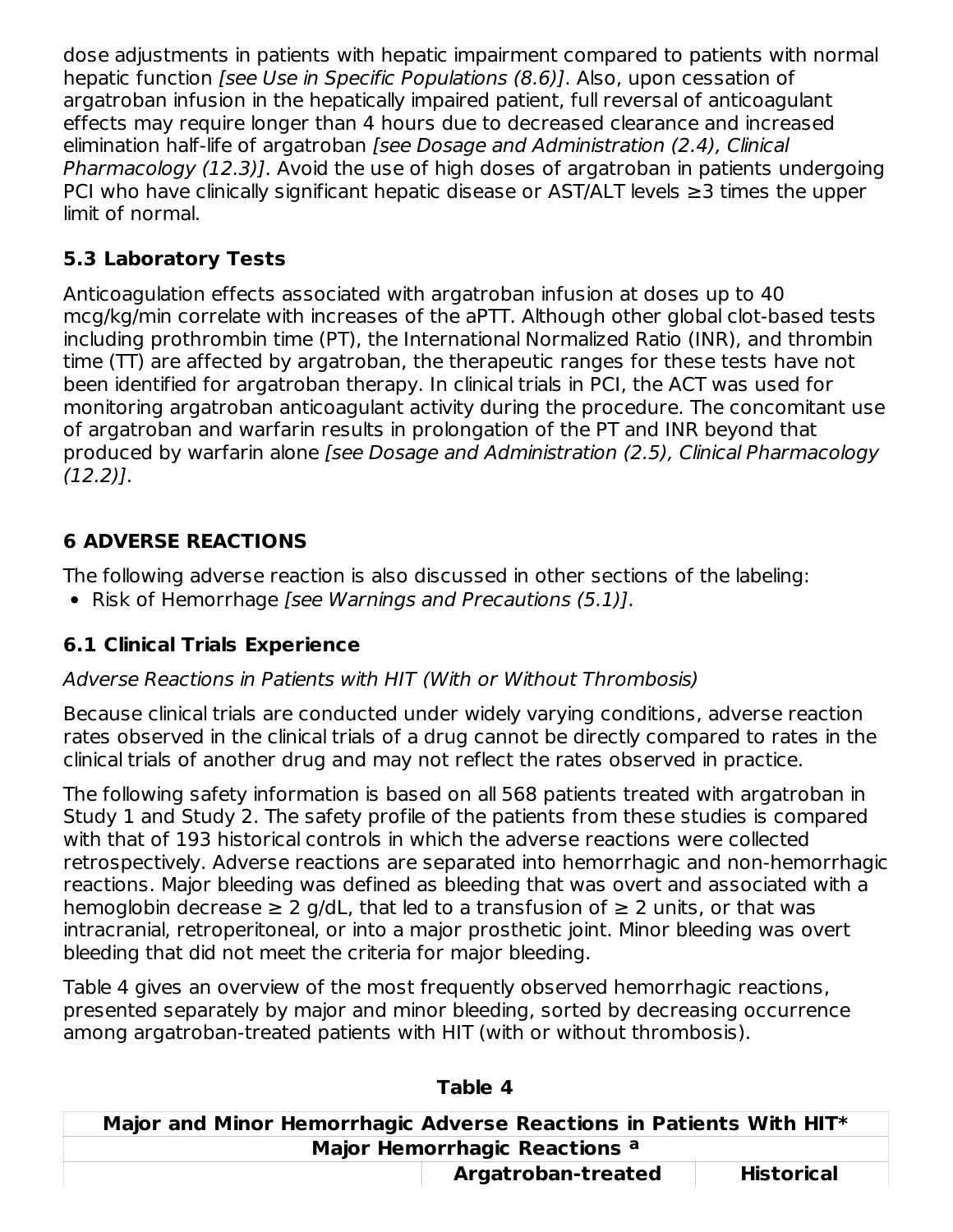|                                          | <b>Patients</b><br>(Study 1 and Study 2)<br>$(n = 568)$ %                              | Control <sup>c</sup><br>$(n = 193) %$      |  |  |
|------------------------------------------|----------------------------------------------------------------------------------------|--------------------------------------------|--|--|
| Overall bleeding                         | 5.3                                                                                    | 6.7                                        |  |  |
| Gastrointestinal                         | 2.3                                                                                    | 1.6                                        |  |  |
| Genitourinary and hematuria              | 0.9                                                                                    | 0.5                                        |  |  |
| Decrease in hemoglobin and<br>hematocrit | 0.7                                                                                    | 0                                          |  |  |
| Multisystem hemorrhage and DIC           | 0.5                                                                                    | 1                                          |  |  |
| Limb and BKA stump                       | 0.5                                                                                    | $\Omega$                                   |  |  |
| Intracranial hemorrhage                  | 0 <sub>p</sub>                                                                         | 0.5                                        |  |  |
| Minor Hemorrhagic Reactions <sup>a</sup> |                                                                                        |                                            |  |  |
|                                          | <b>Argatroban-treated</b><br><b>Patients</b><br>(Study 1 and Study 2)<br>$(n = 568)$ % | <b>Historical Control</b><br>$(n = 193) %$ |  |  |
| Gastrointestinal                         | 14.4                                                                                   | 18.1                                       |  |  |
| Genitourinary and hematuria              | 11.6                                                                                   | 0.8                                        |  |  |
| Decrease in hemoglobin and<br>hematocrit | 10.4                                                                                   | $\overline{0}$                             |  |  |
| Groin                                    | 5.4                                                                                    | 3.1                                        |  |  |
| Hemoptysis                               | 2.9                                                                                    | 0.8                                        |  |  |
| <b>Brachial</b>                          | 2.4                                                                                    | 0.8                                        |  |  |

\* With or without thrombosis

a) Patients may have experienced more than 1 adverse reaction.

b) One patient experienced intracranial hemorrhage 4 days after discontinuation of argatroban and following therapy with urokinase and oral anticoagulation.

c) The historical control group consisted of patients with a clinical diagnosis of HIT (with or without thrombosis) that were considered eligible by an independent medical panel.

 $DIC = disseminated$  intravascular coagulation.

BKA = below the knee amputation.

Table 5 gives an overview of the most frequently observed non-hemorrhagic reactions sorted by decreasing frequency of occurrence  $(≥2%)$  among argatroban-treated HIT/HITTS patients.

| Non-hemorrhagic Adverse Reactions in Patients <sup>a</sup> With HIT b |                                                                              |                                                            |  |  |
|-----------------------------------------------------------------------|------------------------------------------------------------------------------|------------------------------------------------------------|--|--|
|                                                                       | <b>Argatroban-treated Patients</b><br>(Study 1 and Study 2)<br>$(n = 568) %$ | <b>Historical</b><br>Control <sup>c</sup><br>$(n = 193) %$ |  |  |
| Dyspnea                                                               | 8.1                                                                          | 8.8                                                        |  |  |
| Hypotension                                                           | 7.2                                                                          | 2.6                                                        |  |  |
| Fever                                                                 | 6.9                                                                          | 2.1                                                        |  |  |
| Diarrhea                                                              | 6.2                                                                          | 1.6                                                        |  |  |
| Sepsis                                                                | 6.0                                                                          | 12.4                                                       |  |  |
| Cardiac arrest                                                        | 5.8                                                                          | 3.1                                                        |  |  |

**Table 5**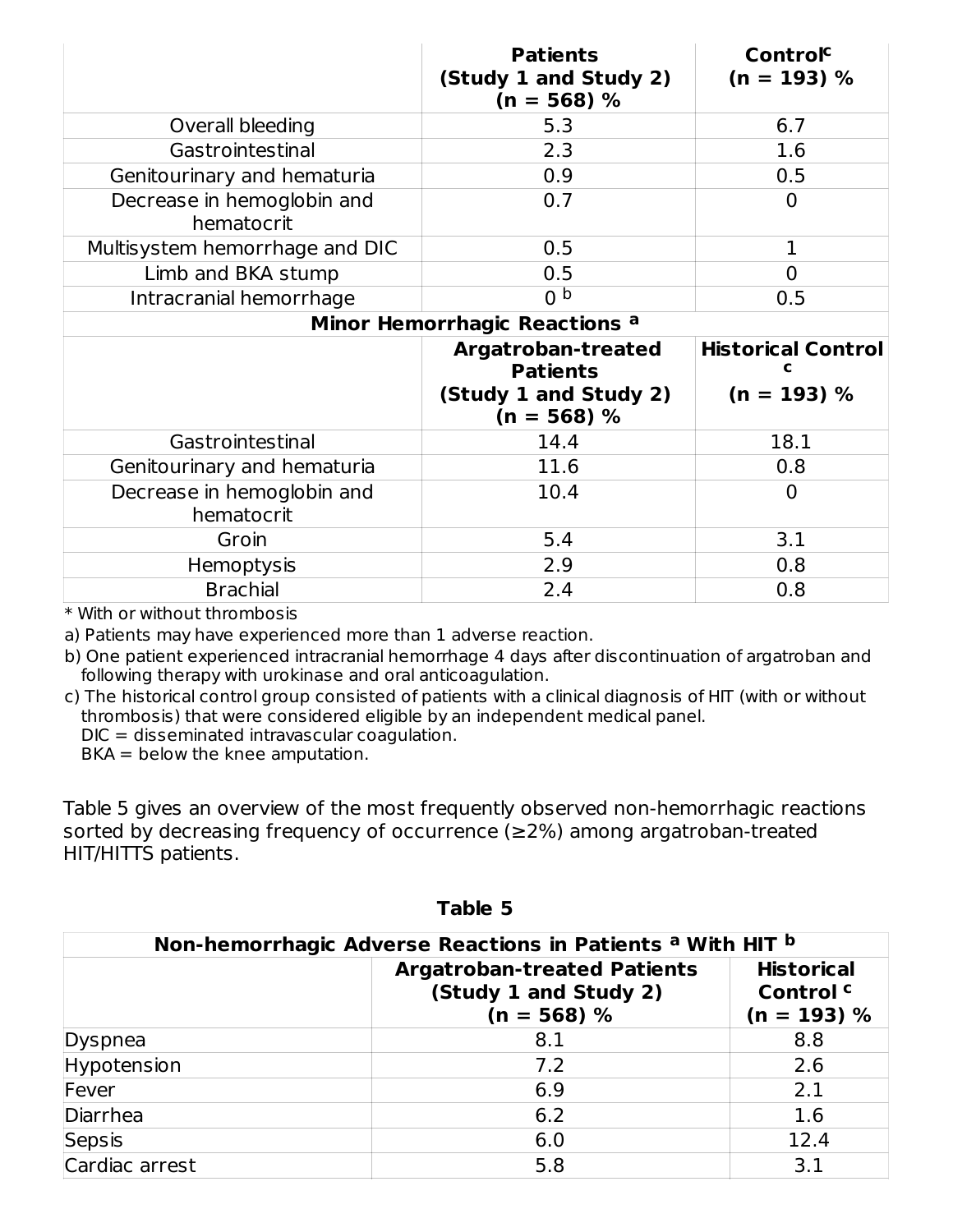| Nausea                   | 4.8 | 0.5  |
|--------------------------|-----|------|
| Ventricular tachycardia  | 4.8 | 3.1  |
| Pain                     | 4.6 | 3.1  |
| Urinary tract infection  | 4.6 | 5.2  |
| Vomiting                 | 4.2 |      |
| Infection                | 3.7 | 3.6  |
| Pneumonia                | 3.3 | 9.3  |
| Atrial fibrillation      | 3.0 | 11.4 |
| Coughing                 | 2.8 | 1.6  |
| Abnormal renal function  | 2.8 | 4.7  |
| Abdominal pain           | 2.6 | 1.6  |
| Cerebrovascular disorder | 2.3 | 4.1  |

a) Patients may have experienced more than 1 adverse reaction.

b) With or without thrombosis

c) The historical control group consisted of patients with a clinical diagnosis of HIT (with or without thrombosis) that were considered eligible by an independent medical panel.

#### Adverse Reactions in Patients with or at Risk for HIT Undergoing PCI

The following safety information is based on 91 patients initially treated with argatroban and 21 patients subsequently re-exposed to argatroban for a total of 112 PCIs with argatroban anticoagulation. Adverse reactions are separated into hemorrhagic (Table 6) and non-hemorrhagic (Table 7) reactions.

Major bleeding was defined as bleeding that was overt and associated with a hemoglobin decrease ≥5 g/dL, that led to a transfusion of ≥2 units, or that was intracranial, retroperitoneal, or into a major prosthetic joint. The rate of major bleeding events in patients treated with argatroban in the PCI trials was 1.8%.

| Major and Minor Hemorrhagic Adverse Reactions in Patients With HIT<br><b>Undergoing PCI</b> |                                                            |  |  |  |
|---------------------------------------------------------------------------------------------|------------------------------------------------------------|--|--|--|
| Major Hemorrhagic Reactions a                                                               |                                                            |  |  |  |
|                                                                                             | Argatroban-treated<br><b>Patients</b><br>$(n = 112)^{b}$ % |  |  |  |
| Retroperitoneal                                                                             | 0.9                                                        |  |  |  |
| Gastrointestinal                                                                            | 0.9                                                        |  |  |  |
| Intracranial                                                                                | 0                                                          |  |  |  |
| Minor Hemorrhagic Reactions <sup>a</sup>                                                    |                                                            |  |  |  |
|                                                                                             | Argatroban-treated<br><b>Patients</b><br>$(n = 112)^{b}$ % |  |  |  |
| Groin (bleeding or hematoma)                                                                | 3.6                                                        |  |  |  |
| Gastrointestinal (includes hematemesis)                                                     | 2.6                                                        |  |  |  |
| Genitourinary (includes hematuria)                                                          | 1.8                                                        |  |  |  |
| Decrease in hemoglobin and/or hematocrit                                                    | 1.8                                                        |  |  |  |

**Table 6**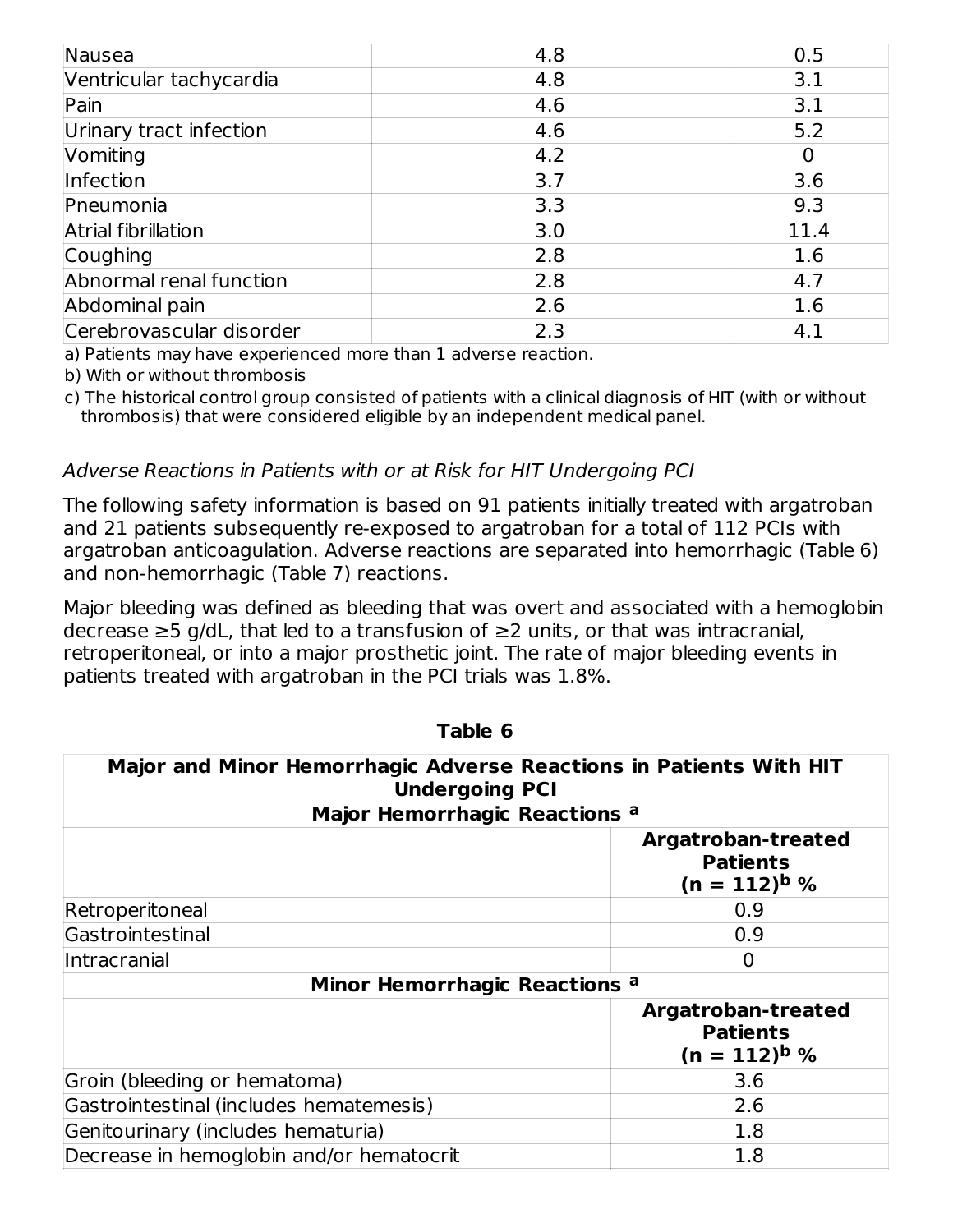| CABG (coronary arteries) |     |
|--------------------------|-----|
| Access site              | 0.9 |
| Hemoptysis               | 0.9 |
| <b>Other</b>             | 0.9 |

a) Patients may have experienced more than 1 adverse reaction.

b) 91 patients who underwent 112 interventions.

 $CABG =$  coronary artery bypass graft.

Table 7 gives an overview of the most frequently observed non-hemorrhagic adverse reactions (>2%), sorted bydecreasing frequency of occurrence among argatrobantreated PCI patients.

| Non-hemorrhagic Adverse Reactions <sup>a</sup> in Patients With HIT Undergoing PCI |                                                         |  |
|------------------------------------------------------------------------------------|---------------------------------------------------------|--|
|                                                                                    | Argatroban Procedures <sup>a</sup><br>$(n = 112)^{b}$ % |  |
| Chest pain                                                                         | 15.2                                                    |  |
| Hypotension                                                                        | 10.7                                                    |  |
| Back pain                                                                          | 8.0                                                     |  |
| <b>Nausea</b>                                                                      | 7.1                                                     |  |
| Vomiting                                                                           | 6.3                                                     |  |
| Headache                                                                           | 5.4                                                     |  |
| <b>Bradycardia</b>                                                                 | 4.5                                                     |  |
| Abdominal pain                                                                     | 3.6                                                     |  |
| Fever                                                                              | 3.6                                                     |  |
| Myocardial infarction                                                              | 3.6                                                     |  |

**Table 7**

a) Patients may have experienced more than 1 adverse reaction.

b) 91 patients who underwent 112 interventions.

There were 22 serious adverse reactions in 17 PCI patients (19.6% in 112 interventions). Table 8 lists the serious adverse reactions occurring in argatroban-treated patients with or at risk for HIT undergoing PCI.

| Serious Adverse Reactions in Patients With HIT Undergoing PCI a |                                        |  |  |
|-----------------------------------------------------------------|----------------------------------------|--|--|
| <b>Coded Term</b>                                               | Argatroban Procedures b<br>$(n = 112)$ |  |  |
| Myocardial infarction                                           | 4(3.5%)                                |  |  |
| Angina pectoris                                                 | $2(1.8\%)$                             |  |  |
| Coronary thrombosis                                             | 2(1.8%)                                |  |  |
| Myocardial ischemia                                             | 2(1.8%)                                |  |  |
| Occlusion coronary                                              | 2(1.8%)                                |  |  |
| Chest pain                                                      | $1(0.9\%)$                             |  |  |
| Fever                                                           | $1(0.9\%)$                             |  |  |
| Retroperitoneal hemorrhage                                      | $1(0.9\%)$                             |  |  |

**Table 8**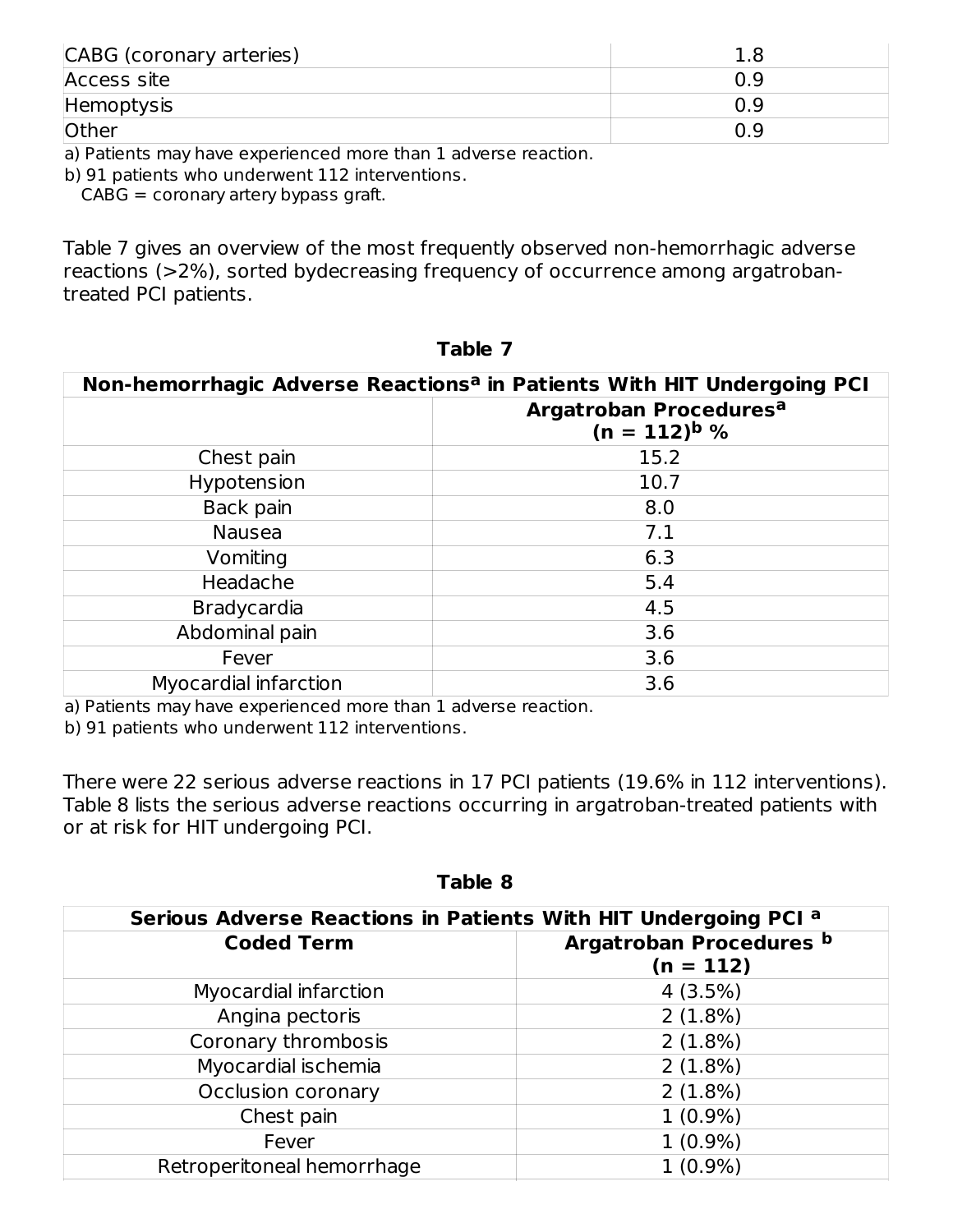| Aortic stenosis                  | $1(0.9\%)$ |
|----------------------------------|------------|
| Arterial thrombosis              | $1(0.9\%)$ |
| Gastrointestinal hemorrhage      | $1(0.9\%)$ |
| Gastrointestinal disorder (GERD) | $1(0.9\%)$ |
| Cerebrovascular disorder         | $1(0.9\%)$ |
| Lung edema                       | $1(0.9\%)$ |
| Vascular disorder                | $1(0.9\%)$ |

a) Individual reactions may also have been reported elsewhere (see Table 6 and 7).

b) 91 patients underwent 112 procedures. Some patients may have experienced more than 1 reaction.

#### Intracranial Bleeding in Other Populations

Increased risks for intracranial bleeding have been observed in investigational studies of argatroban for other uses. In a study of patients with acute myocardial infarction receiving both argatroban and thrombolytic therapy (streptokinase or tissue plasminogen activator), the overall frequency of intracranial bleeding was 1% (8 out of 810 patients). Intracranial bleeding was not observed in 317 subjects or patients who did not receive concomitant thrombolysis [see Drug Interactions (7.4)].

The safety and effectiveness of argatroban for cardiac indications other than PCI in patients with HIT have not been established. Intracranial bleeding was also observed in a prospective, placebo-controlled study of argatroban in patients who had onset of acute stroke within 12 hours of study entry. Symptomatic intracranial hemorrhage was reported in 5 of 117 patients (4.3%) who received argatroban at 1 to 3 mcg/kg/min and in none of the 54 patients who received placebo. Asymptomatic intracranial hemorrhage occurred in 5 (4.3%) and 2 (3.7%) of the patients, respectively.

#### Allergic Reactions

One hundred fifty-six allergic reactions or suspected allergic reactions were observed in 1,127 individuals who were treated with argatroban in clinical pharmacology studies or for various clinical indications. About 95% (148/156) of these reactions occurred in patients who concomitantly received thrombolytic therapy (e.g., streptokinase) or contrast media.

Allergic reactions or suspected allergic reactions in populations other than patients with HIT (with or without thrombosis) include (in descending order of frequency):

- Airway reactions (coughing, dyspnea): 10% or more
- Skin reactions (rash, bullous eruption):  $1$  to  $\lt 10\%$
- General reactions (vasodilation): 1 to 10%

Limited data are available on the potential formation of drug-related antibodies. Plasma from 12 healthy volunteers treated with argatroban over 6 days showed no evidence of neutralizing antibodies. No loss of anticoagulant activity was noted with repeated administration of argatroban to more than 40 patients.

## **7 DRUG INTERACTIONS**

#### **7.1 Heparin**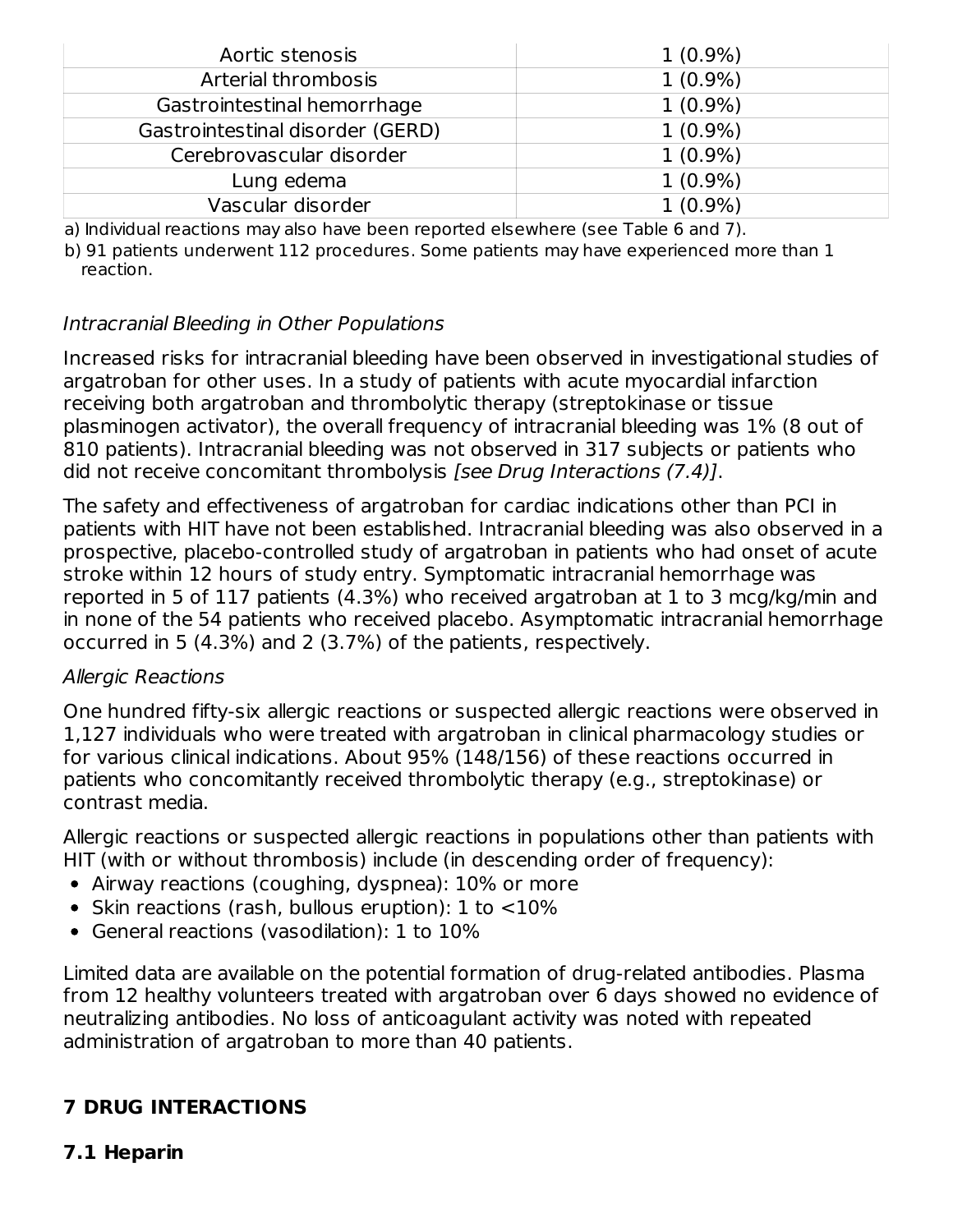If argatroban is to be initiated after cessation of heparin therapy, allow sufficient time for heparin's effect on the aPTT to decrease prior to initiation of argatroban therapy.

## **7.2 Oral Anticoagulant Agents**

Pharmacokinetic drug-drug interactions between argatroban and warfarin (7.5 mg single oral dose) have not been demonstrated. However, the concomitant use of argatroban and warfarin (5 to 7.5 mg initial oral dose, followed by 2.5 to 6 mg/day orally for 6 to 10 days) results in prolongation of the prothrombin time (PT) and International Normalized Ratio (INR) [see Dosage and Administration (2.5) and Clinical Pharmacology (12.2)].

# **7.3 Aspirin/Acetaminophen**

No drug-drug interactions have been demonstrated between argatroban and concomitantly administered aspirin or acetaminophen [see Clinical Pharmacology (12.3)].

# **7.4 Thrombolytic Agents**

The safety and effectiveness of argatroban with thrombolytic agents have not been established [see Adverse Reactions (6.1)].

## **7.5 Glycoprotein IIb/IIIa Antagonists**

The safety and effectiveness of argatroban with glycoprotein IIb/IIIa antagonists have not been established.

# **8 USE IN SPECIFIC POPULATIONS**

## **8.1 Pregnancy**

## Risk Summary

Limited data from published literature and postmarketing reports do not suggest an association between argatroban and adverse fetal developmental outcomes. There are risks to the mother associated with untreated thrombosis in pregnancy and a risk of hemorrhage in the mother and fetus associated with use of anticoagulants (see Clinical Considerations). In animal reproduction studies, there was no evidence of adverse developmental outcomes with intravenous administration of argatroban during organogenesis in rats and rabbits at doses up to 0.3- and 0.2-times, respectively, the maximum recommended human dose (MHRD) (see Data).

The estimated background risk of major birth defects and miscarriage for the indicated population is unknown. All pregnancies have a background risk of birth defect, loss, or other adverse outcomes. In the U.S. general population, the estimated background risk of major birth defects and miscarriage in clinically recognized pregnancies is 2%-4% and 15%-20%, respectively.

## Clinical Considerations

## Disease-Associated Maternal and/or Embryo/Fetal Risk

Pregnancy confers an increased risk for thromboembolism that is higher for women with underlying thromboembolic disease and certain high risk pregnancy conditions. Published data describe that women with a previous history of venous thrombosis are at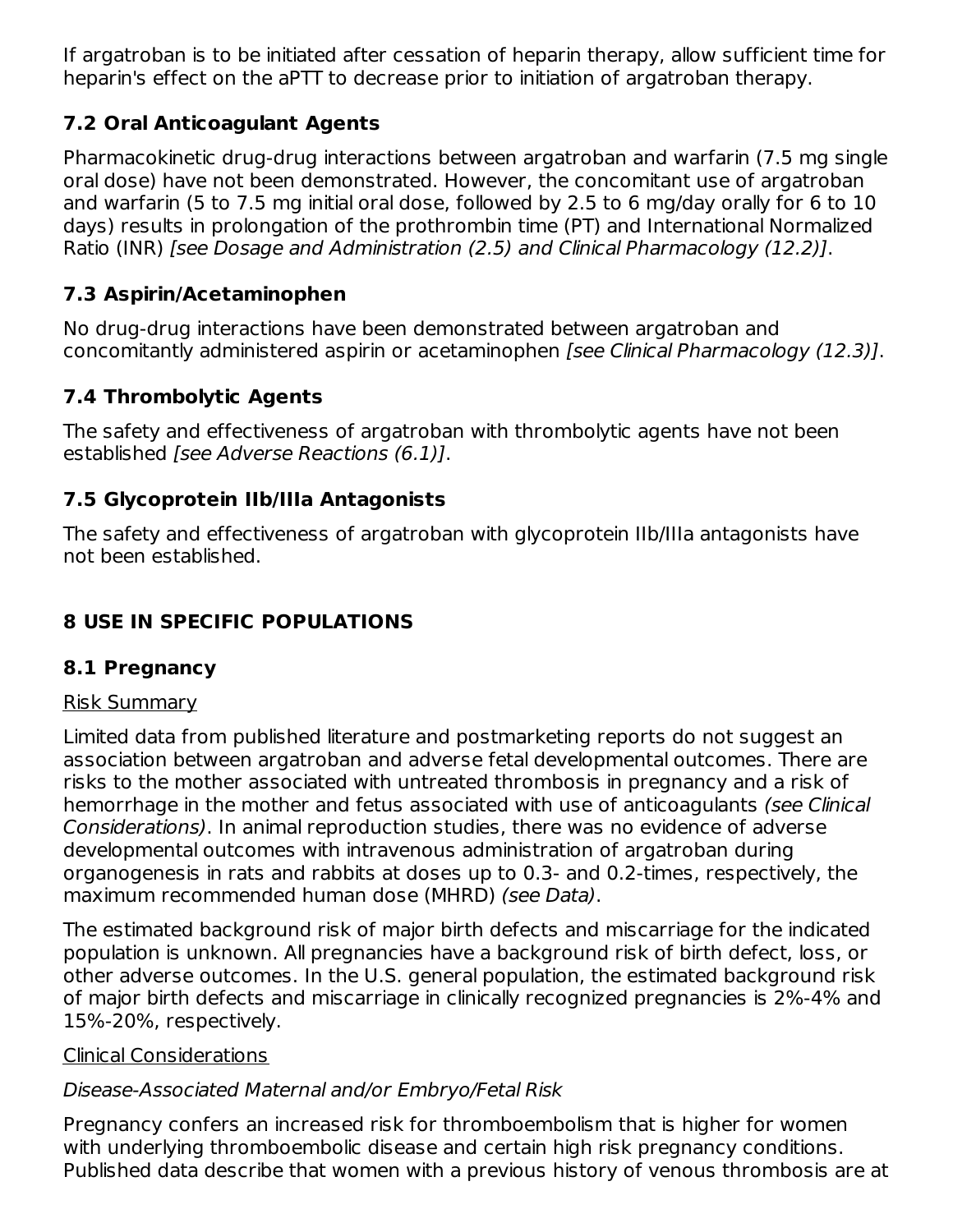high risk for recurrence during pregnancy.

## Fetal/Neonatal Adverse Reactions

Use of anticoagulants, including argatroban, may increase the risk of bleeding in the fetus and neonate. Monitor neonates for bleeding [see Warnings and Precautions (5.1, 5.3)].

Labor or Delivery

All patients receiving anticoagulants, including pregnant women, are at risk for bleeding. Pregnant women receiving argatroban should be carefully monitored for evidence of excessive bleeding or unexpected changes in coagulation parameters [see Warnings and Precautions (5.1, 5.3)].

# **Data**

## Animal Data

Developmental studies performed in rats with argatroban at intravenous doses up to 27 mg/kg/day (0.3 times the maximum recommended human dose, based on body surface area) and in rabbits at intravenous doses up to 10.8 mg/kg/day (0.2 times the maximum recommended human dose, based on body surface area) have revealed no evidence of harm to the fetus.

# **8.2 Lactation**

## Risk Summary

There are no data on the presence of argatroban in human milk, or its effects on milk production. Argatroban is present in rat milk. The developmental and health benefits of breastfeeding should be considered along with the mother's clinical need for argatroban and any potential adverse effects on the breastfed infant from argatroban or from the underlying maternal condition.

# **8.4 Pediatric Use**

Safety and effectiveness have not been established in pediatric patients.

Argatroban was studied among 18 seriously ill pediatric patients who required an alternative to heparin anticoagulation. Most patients were diagnosed with HIT or suspected HIT. Age ranges of patients were  $<$ 6 months, n = 8; six months to  $<$ 8 years,  $n = 6$ ; 8 to 16 years,  $n = 4$ . All patients had serious underlying conditions and were receiving multiple concomitant medications. Thirteen patients received argatroban solely as a continuous infusion (no bolus dose). Dosing was initiated in the majority of these 13 patients at 1 mcg/kg/min. Dosing was titrated as needed to achieve and maintain an aPTT of 1.5 to 3 times the baseline value. Most patients required multiple dose adjustments to maintain anticoagulation parameters within the desired range. During the 30-day study period, thrombotic events occurred during argatroban administration to two patients and following argatroban discontinuation in three other patients. Major bleeding occurred among two patients: one patient experienced an intracranial hemorrhage after 4 days of argatroban therapy in the setting of sepsis and thrombocytopenia and another patient experienced an intracranial hemorrhage after receiving argatroban for greater than 14 days. The study findings did not establish the safe and effective use of argatroban in pediatric patients and the dosing of 1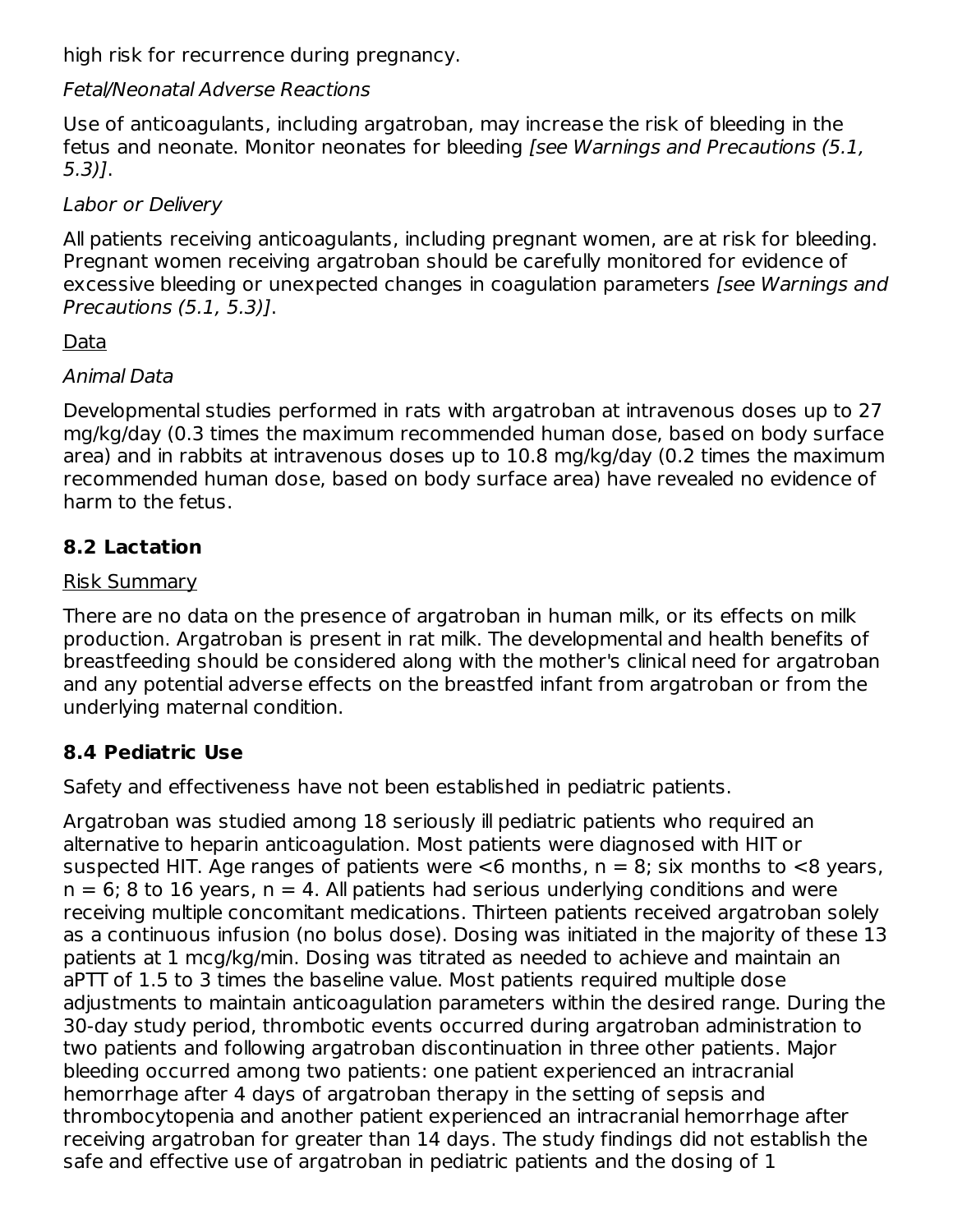mcg/kg/min was not supported by the pharmacokinetic data described below.

Pediatric Pharmacokinetics (PK) and Pharmacodynamics (PD)

PK parameters of argatroban were characterized in population PK/PD analysis model with sparse data from 15 seriously ill pediatric patients. Argatroban clearance in these seriously ill pediatric patients (0.16 L/hr/kg) was 50% lower compared to argatroban clearance in healthy adults (0.31 L/hr/kg). Four pediatric patients with elevated bilirubin (secondary to cardiac complications or hepatic impairment) had, on average, 80% lower clearance (0.03 L/hr/kg) when compared to pediatric patients with normal bilirubin levels.

These PK/PD analysis models based on a goal of aPTT prolongation of 1.5 to 3 times the baseline value and avoidance of an aPTT >100 seconds for seriously ill pediatric patients with HIT/HITTS who require an alternative to heparin suggested the following:

- For patients with normal hepatic function, a starting infusion rate of 0.75 mcg/kg/min may have comparable aPTT responses as a starting dose of 2 mcg/kg/min in healthy adults. Additionally, based on an evaluation of aPTT every two hours, increasing the dosage by 0.1 to 0.25 mcg/kg/min could achieve additional aPTT responses.
- For patients with hepatic impairment a starting infusion rate of 0.2 mcg/kg/min with increasing dosing by increments of 0.05 mcg/kg/min may have comparable argatroban exposure as expected with adult doses.

The safety and effectiveness of argatroban with the above dosing have not been adequately assessed in pediatric patients and the safety and effectiveness of argatroban is not established in pediatric patients. In addition, the described dosage did not take into account multiple factors that could affect the dosage such as current aPTT, target aPTT, and the clinical status of the patient.

# **8.5 Geriatric Use**

Of the total number of subjects (1340) in clinical studies of argatroban, 35% were 65 and over. In the clinical studies of adult patients with HIT (with or without thrombosis), the effectiveness of argatroban was not affected by age. No trends were observed across age groups for both aPTT and the ACT. The safety analysis did suggest that older patients had increased underlying conditions, which may predispose them to adverse reactions. The studies were not sized appropriately to detect differences in safety between age groups.

# **8.6 Hepatic Impairment**

Dose reduction and careful titration are required when administering argatroban to patients with hepatic impairment. Reversal of anticoagulant effect may be prolonged in this population [see Dosage and Administration (2.4), Warning and Precautions (5.2), Clinical Pharmacology (12.3)].

# **10 OVERDOSAGE**

Excessive anticoagulation, with or without bleeding, may be controlled by discontinuing argatroban or by decreasing the argatroban dose. In clinical studies, anticoagulation parameters generally returned from therapeutic levels to baseline within 2 to 4 hours after discontinuation of the drug. Reversal of anticoagulant effect may take longer in patients with hepatic impairment. No specific antidote to argatroban is available; if life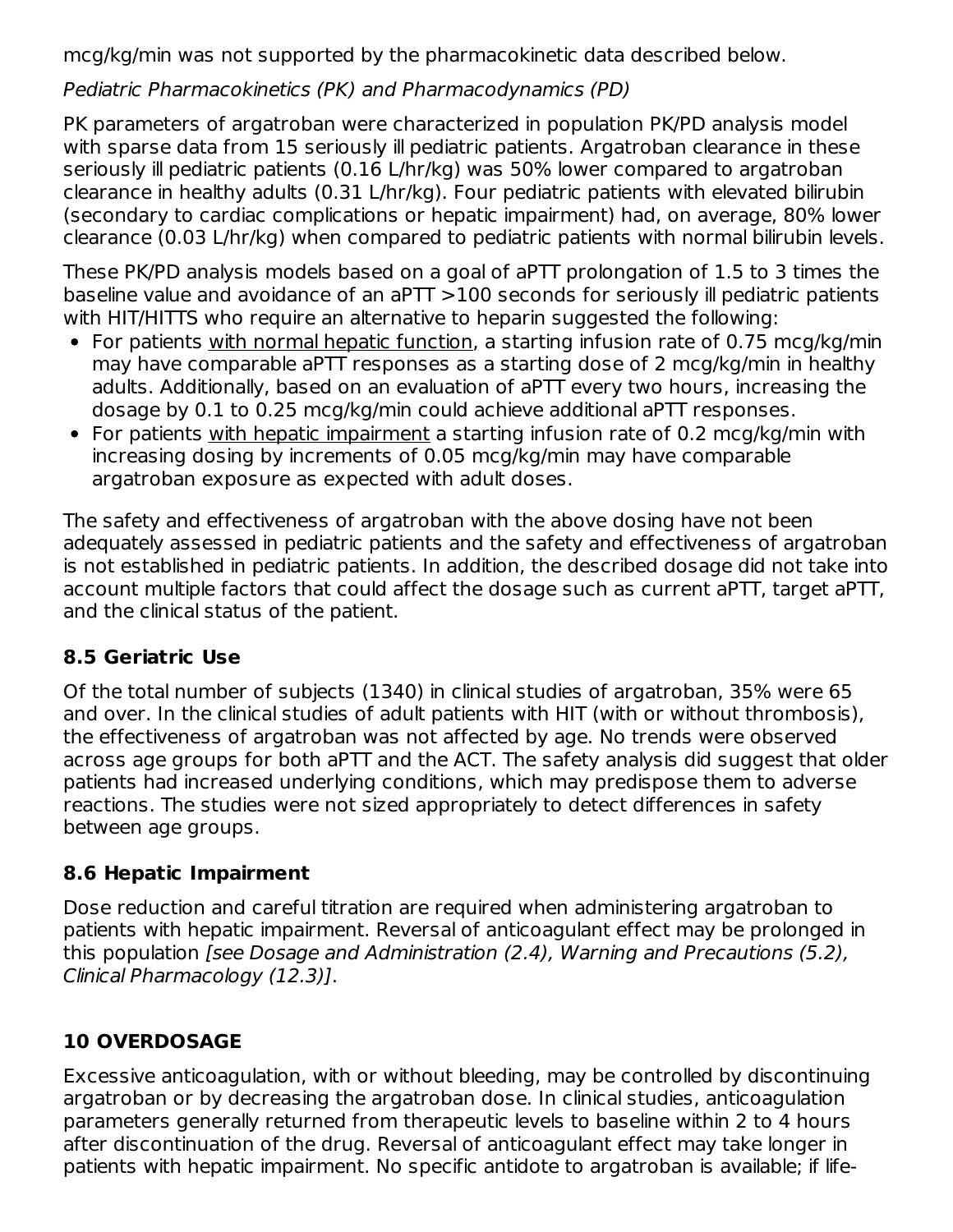threatening bleeding occurs and excessive plasma levels of argatroban are suspected, discontinue argatroban immediately and measure aPTT and other coagulation parameters. When argatroban was administered as a continuous infusion (2 mcg/kg/min) prior to and during a 4-hour hemodialysis session, approximately 20% of argatroban was cleared through dialysis.

Single intravenous doses of argatroban at 200, 124, 150, and 200 mg/kg were lethal to mice, rats, rabbits, and dogs, respectively. The symptoms of acute toxicity were loss of righting reflex, tremors, clonic convulsions, paralysis of hind limbs, and coma.

# **11 DESCRIPTION**

Argatroban is a synthetic direct thrombin inhibitor and the chemical name is 1-[5 [(aminoiminomethyl) amino]-1-oxo-2-[[(1, 2, 3, 4-tetrahydro-3-methyl-8-quinolinyl) sulfonyl] amino] pentyl]-4-methyl-2-piperidinecarboxylic acid, monohydrate. Argatroban has 4 asymmetric carbons. One of the asymmetric carbons has an R configuration (stereoisomer Type I) and an S configuration (stereoisomer Type II). Argatroban consists of a mixture of R and S stereoisomers at a ratio of approximately 65:35.

The molecular formula of argatroban is  $\mathsf{C}_2$ 3H3 $_6\mathsf{N}_6\mathsf{O}_5\mathsf{S}\bullet\mathsf{H}_2\mathsf{O}.$  Its molecular weight is 526.66 g/mol. The structural formula is shown below:



Argatroban is a white, odorless crystalline powder that is freely soluble in glacial acetic acid, slightly soluble in ethanol, and insoluble in acetone, ethyl acetate, and ether.

Argatroban Injection 50 mg/50 mL (1 mg/mL) is a sterile clear, colorless to pale yellow, solution. Argatroban 50 mg/50 mL (1 mg/mL) is available in 50 mg (in 50 mL) single-dose clear vials, with flip-off seals. Each mL of sterile, non-pyrogenic solution contains 1 mg Argatroban. Inert ingredients (per vial): 260 mg Propylene glycol, 152 mg Dehydrated alcohol, and 450 mg Sodium Chloride.

## **12 CLINICAL PHARMACOLOGY**

## **12.1 Mechanism of Action**

Argatroban is a direct thrombin inhibitor that reversibly binds to the thrombin active site. Argatroban does not require the co-factor anti-thrombin III for antithrombotic activity. Argatroban exerts its anticoagulant effects by inhibiting thrombin-catalyzed or -induced reactions, including fibrin formation; activation of coagulation factors V, VIII, and XIII; activation of protein C; and platelet aggregation.

Argatroban inhibits thrombin with an inhibition constant (Ki) of 0.04 μM. At therapeutic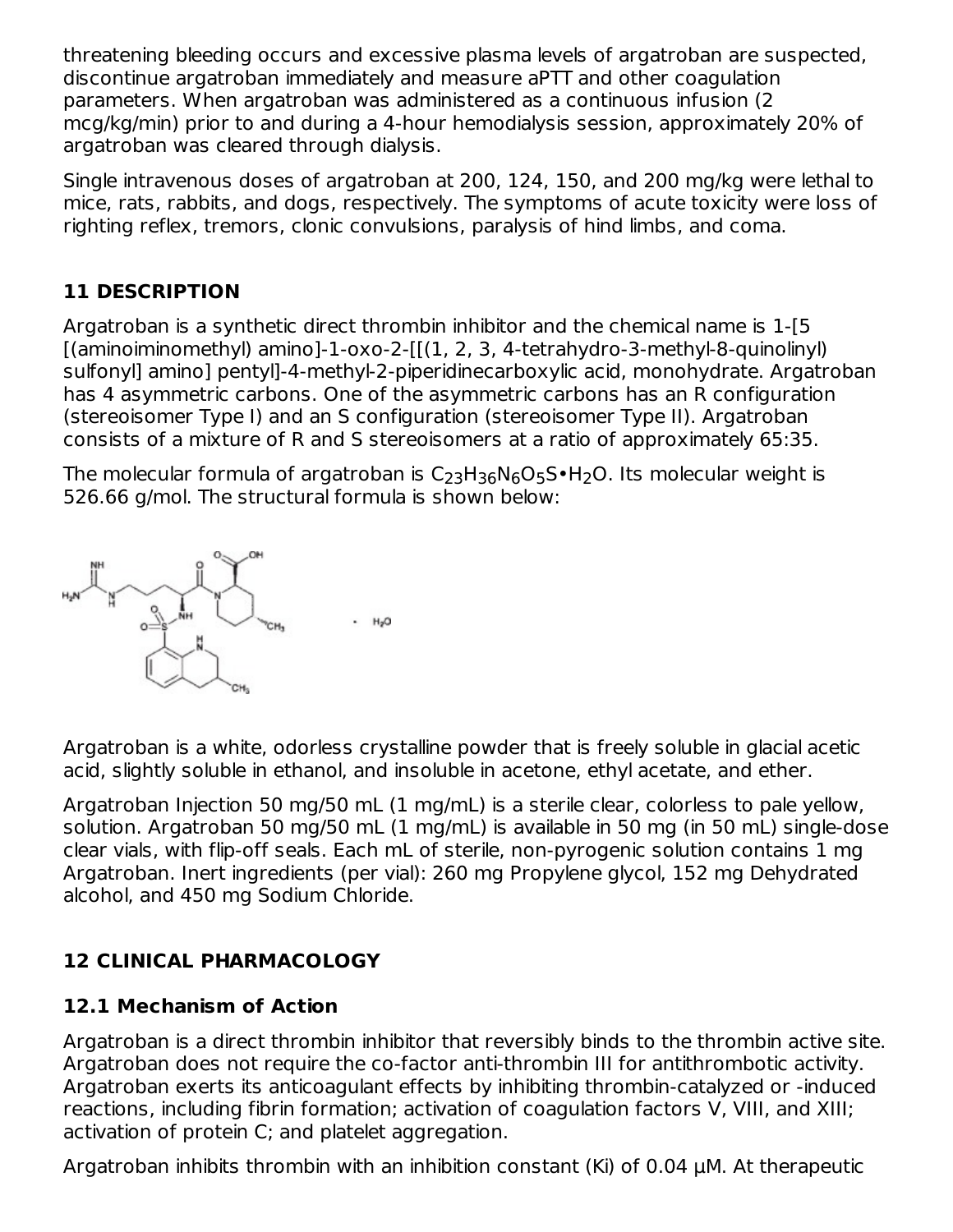concentrations, argatroban has little or no effect on related serine proteases (trypsin, factor Xa, plasmin, and kallikrein).

Argatroban is capable of inhibiting the action of both free and clot-associated thrombin.

# **12.2 Pharmacodynamics**

When argatroban is administered by continuous infusion, anticoagulant effects and plasma concentrations of argatroban follow similar, predictable temporal response profiles, with low intersubject variability. Immediately upon initiation of argatroban infusion, anticoagulant effects are produced as plasma argatroban concentrations begin to rise. Steady-state levels of both drug and anticoagulant effect are typically attained within 1 to 3 hours and are maintained until the infusion is discontinued or the dosage adjusted. Steady-state plasma argatroban concentrations increase proportionally with dose (for infusion doses up to 40 mcg/kg/min in healthy subjects) and are well correlated with steady-state anticoagulant effects. For infusion doses up to 40 mcg/kg/min, argatroban increases in a dose-dependent fashion, the aPTT, ACT, the prothrombin time (PT), the International Normalized Ratio (INR), and the thrombin time (TT) in healthy volunteers and cardiac patients. Representative steady-state plasma argatroban concentrations and anticoagulant effects are shown below for argatroban infusion doses up to 10 mcg/kg/min (see Figure 1).



Figure 1. Relationship at Steady State Between Argatroban Dose, Plasma Argatroban Concentration and Anticoagulant Effect

Effect on International Normalized Ratio (INR): Because argatroban is a direct thrombin inhibitor, co-administration of argatroban and warfarin produces a combined effect on the laboratory measurement of the INR. However, concurrent therapy, compared to warfarin monotherapy, exerts no additional effect on vitamin K–dependent factor Xa activity.

The relationship between INR on co-therapy and warfarin alone is dependent on both the dose of argatroban and the thromboplastin reagent used. This relationship is influenced by the International Sensitivity Index (ISI) of the thromboplastin. Data for 2 commonly utilized thromboplastins with ISI values of 0.88 (Innovin, Dade) and 1.78 (Thromboplastin C Plus, Dade) are presented in Figure 2 for an argatroban dose of 2 mcg/kg/min. Thromboplastins with higher ISI values than shown result in higher INRs on combined therapy of warfarin and argatroban. These data are based on results obtained in normal individuals [see Drug Interactions (7.2), Dosage and Administration (2.5), Warnings and Precautions (5.3)].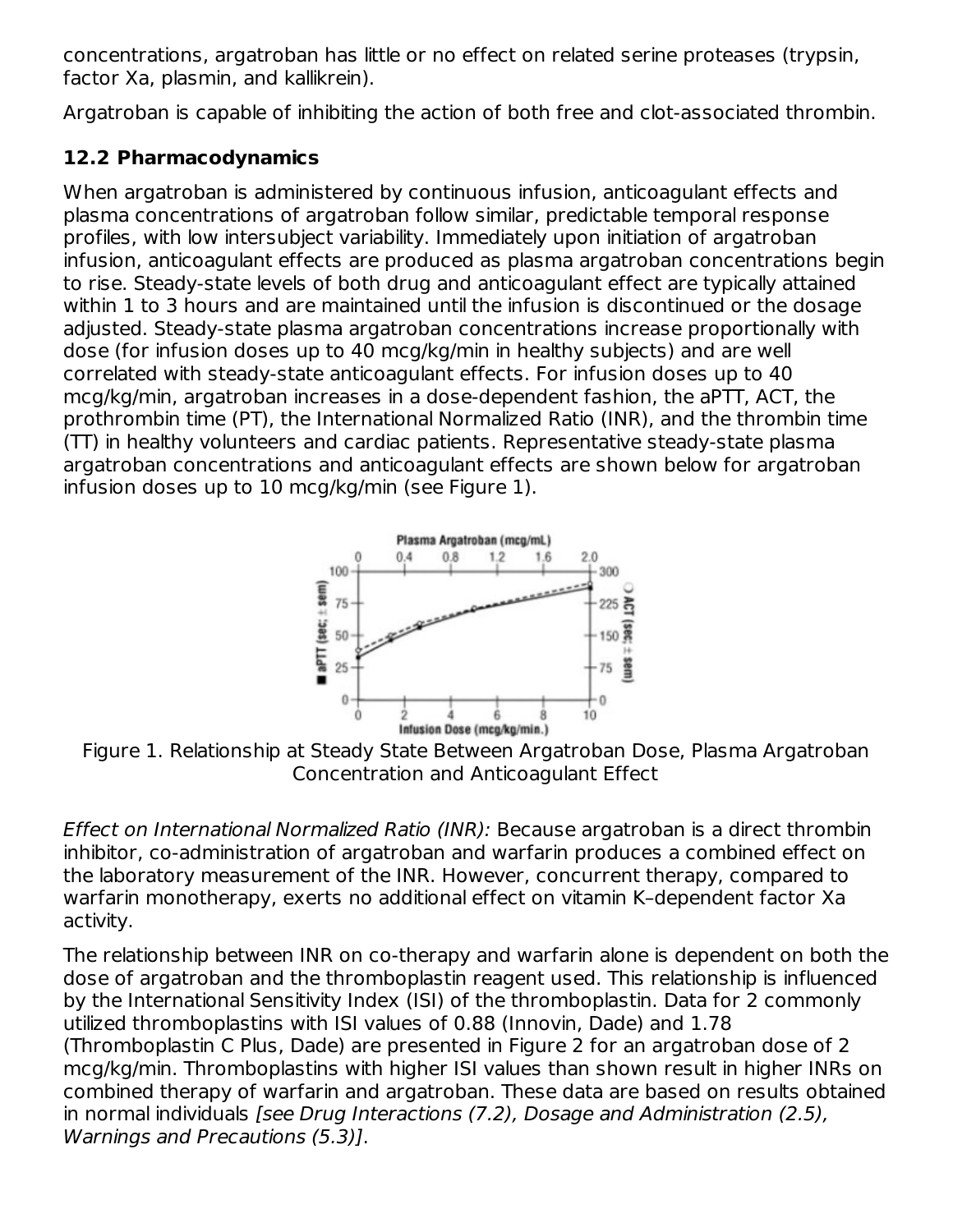

Figure 2. INR Relationship of Argatroban Plus Warfarin Versus Warfarin Alone

Figure 2 demonstrates the relationship between INR for warfarin alone and INR for warfarin co-administered with argatroban at a dose of 2 mcg/kg/min. To calculate INR for warfarin alone (INR<sub>W</sub>), based on INR for co-therapy of warfarin and argatroban (INR<sub>WA</sub>), when the argatroban dose is 2 mcg/kg/min, use the equation next to the appropriate curve. Example: At a dose of 2 mcg/kg/min and an INR performed with Thromboplastin A, the equation 0.19 + 0.57 (INR<sub>WA</sub>) = INR<sub>W</sub> would allow a prediction of the INR on warfarin alone (INR<sub>W</sub>). Thus, using an INR<sub>WA</sub> value of 4.0 obtained on combined therapy: INR $_{\mathrm{W}}$  = 0.19 + 0.57 (4) = 2.47 as the value for INR on warfarin alone. The error (confidence interval) associated with a prediction is  $\pm$  0.4 units. Similar linear relationships and prediction errors exist for argatroban at a dose of 1 mcg/kg/min. Thus, for argatroban doses of  $1$  or 2 mcg/kg/min, INR $_{\mathsf{W}}$  can be predicted from INR $_{\mathsf{W\!A}}.$ For argatroban doses greater than 2 mcg/kg/min, the error associated with predicting INR $_{\mathsf{W}}$  from INR $_{\mathsf{W}\mathsf{A}}$  is  $\pm$  1. Thus, INR $_{\mathsf{W}}$  cannot be reliably predicted from INR $_{\mathsf{W}\mathsf{A}}$  at doses greater than 2 mcg/kg/min.

## **12.3 Pharmacokinetics**

#### **Distribution**

Argatroban distributes mainly in the extracellular fluid as evidenced by an apparent steady-state volume of distribution of 174 mL/kg (12.18 L in a 70 kg adult). Argatroban is 54% bound to human serum proteins, with binding to albumin and  $\alpha_1$ -acid glycoprotein being 20% and 34%, respectively.

#### Metabolism:

The main route of argatroban metabolism is hydroxylation and aromatization of the 3 methyltetrahydroquinoline ring in the liver. The formation of each of the 4 known metabolites is catalyzed in vitro by the human liver microsomal cytochrome P450 enzymes CYP3A4/5. The primary metabolite (M1) exerts 3- to 5-fold weaker anticoagulant effects than argatroban. Unchanged argatroban is the major component in plasma. The plasma concentrations of M1 range between 0% and 20% of that of the parent drug. The other metabolites (M2 to M4) are found only in very low quantities in the urine and have not been detected in plasma or feces. These data, together with the lack of effect of erythromycin (a potent CYP3A4/5 inhibitor) on argatroban pharmacokinetics, suggest that CYP3A4/5-mediated metabolism is not an important elimination pathway in vivo.

Total body clearance is approximately 5.1 mL/kg/min (0.31 L/kg/hr) for infusion doses up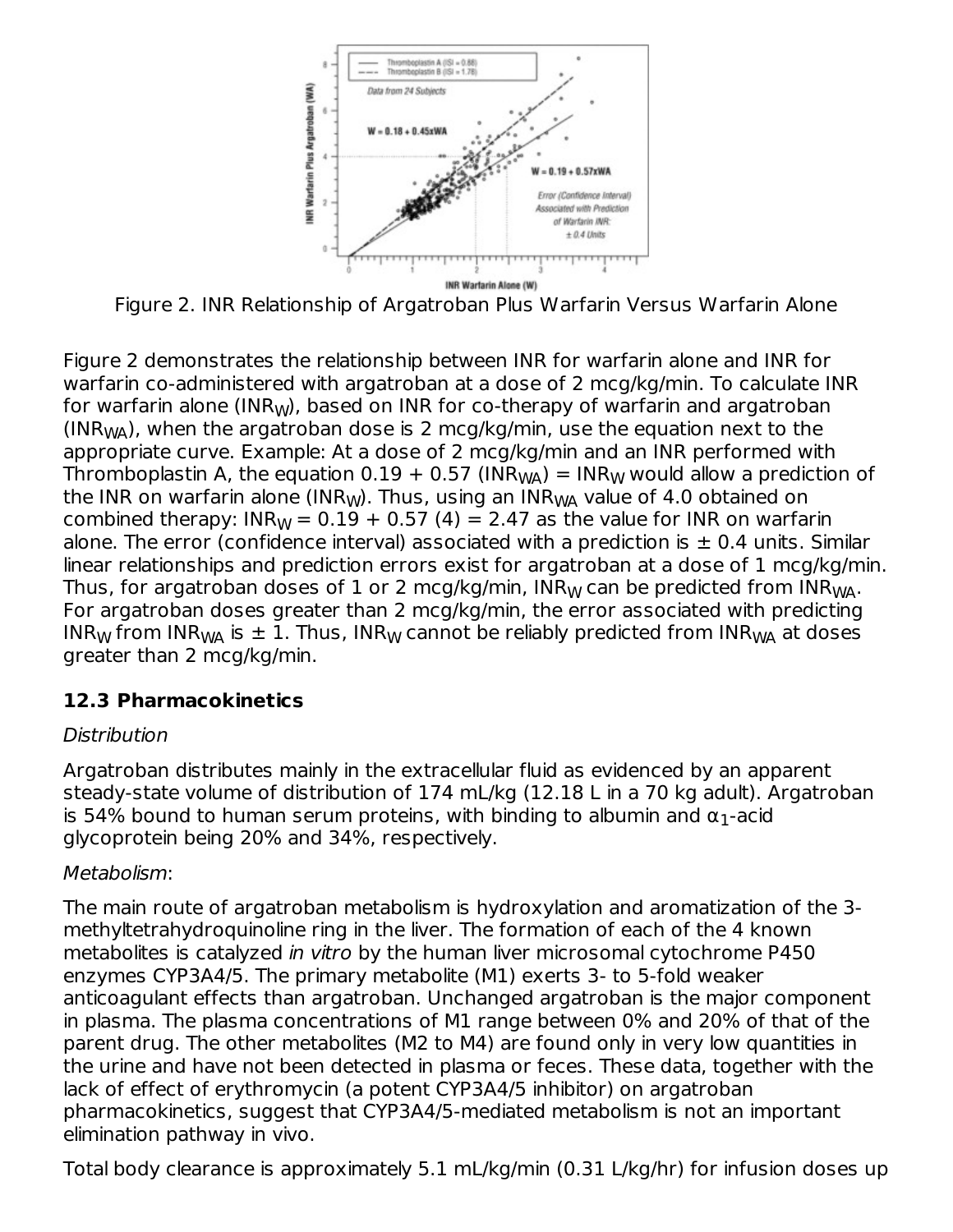to 40 mcg/kg/min. The terminal elimination half-life of argatroban ranges between 39 and 51 minutes.

There is no interconversion of the 21–(R):21–(S) diastereoisomers. The plasma ratio of these diastereoisomers is unchanged by metabolism or hepatic impairment, remaining constant at  $65:35$  ( $\pm$  2%).

#### Excretion

Argatroban is excreted primarily in the feces, presumably through biliary secretion. In a study in which <sup>14</sup>C-argatroban (5 mcg/kg/min) was infused for 4 hours into healthy subjects, approximately 65% of the radioactivity was recovered in the feces within 6 days of the start of infusion with little or no radioactivity subsequently detected. Approximately 22% of the radioactivity appeared in the urine within 12 hours of the start of infusion. Little or no additional urinary radioactivity was subsequently detected. Average percent recovery of unchanged drug, relative to total dose, was 16% in urine and at least 14% in feces.

## Special Populations

Hepatic Impairment: The dosage of argatroban should be decreased in patients with hepatic impairment [see Dosage and Administration (2.4), Warnings and Precautions (5.2)]. Patients with hepatic impairment were not studied in percutaneous coronary intervention (PCI) trials. At a dose of 2.5 mcg/kg/min, hepatic impairment is associated with decreased clearance and increased elimination half-life of argatroban (to 1.9 mL/kg/min and 181 minutes, respectively, for patients with a Child-Pugh score greater than 6).

Renal Impairment: No dosage adjustment is necessary in patients with renal dysfunction. The effect of renal disease on the pharmacokinetics of argatroban was studied in 6 subjects with normal renal function (mean Clcr =  $95 \pm 16$  mL/min) and in 18 subjects with mild (mean Clcr =  $64 \pm 10$  mL/min), moderate (mean Clcr =  $41 \pm 5.8$  mL/min), and severe (mean Clcr =  $5 \pm 7$  mL/min) renal impairment. The pharmacokinetics and pharmacodynamics of argatroban at dosages up to 5 mcg/kg/min were not significantly affected by renal dysfunction.

Use of argatroban was evaluated in a study of 12 patients with stable end-stage renal disease undergoing chronic intermittent hemodialysis. Argatroban was administered at a rate of 2 to 3 mcg/kg/min (begun at least 4 hours prior to dialysis) or as a bolus dose of 250 mcg/kg at the start of dialysis followed by a continuous infusion of 2 mcg/kg/min. Although these regimens did not achieve the goal of maintaining ACT values at 1.8 times the baseline value throughout most of the hemodialysis period, the hemodialysis sessions were successfully completed with both of these regimens. The mean ACTs produced in this study ranged from 1.39 to 1.82 times baseline, and the mean aPTTs ranged from 1.96 to 3.4 times the baseline. When argatroban was administered as a continuous infusion of 2 mcg/kg/min prior to and during a 4-hour hemodialysis session, approximately 20% was cleared through dialysis.

Age, Gender: There are no clinically significant effects of age or gender on the pharmacokinetics or pharmacodynamics (e.g., aPTT) of argatroban in adults.

## Drug-Drug Interactions:

Digoxin: In 12 healthy volunteers, intravenous infusion of argatroban (2 mcg/kg/min) over 5 days (study days 11 to 15) did not affect the steady-state pharmacokinetics of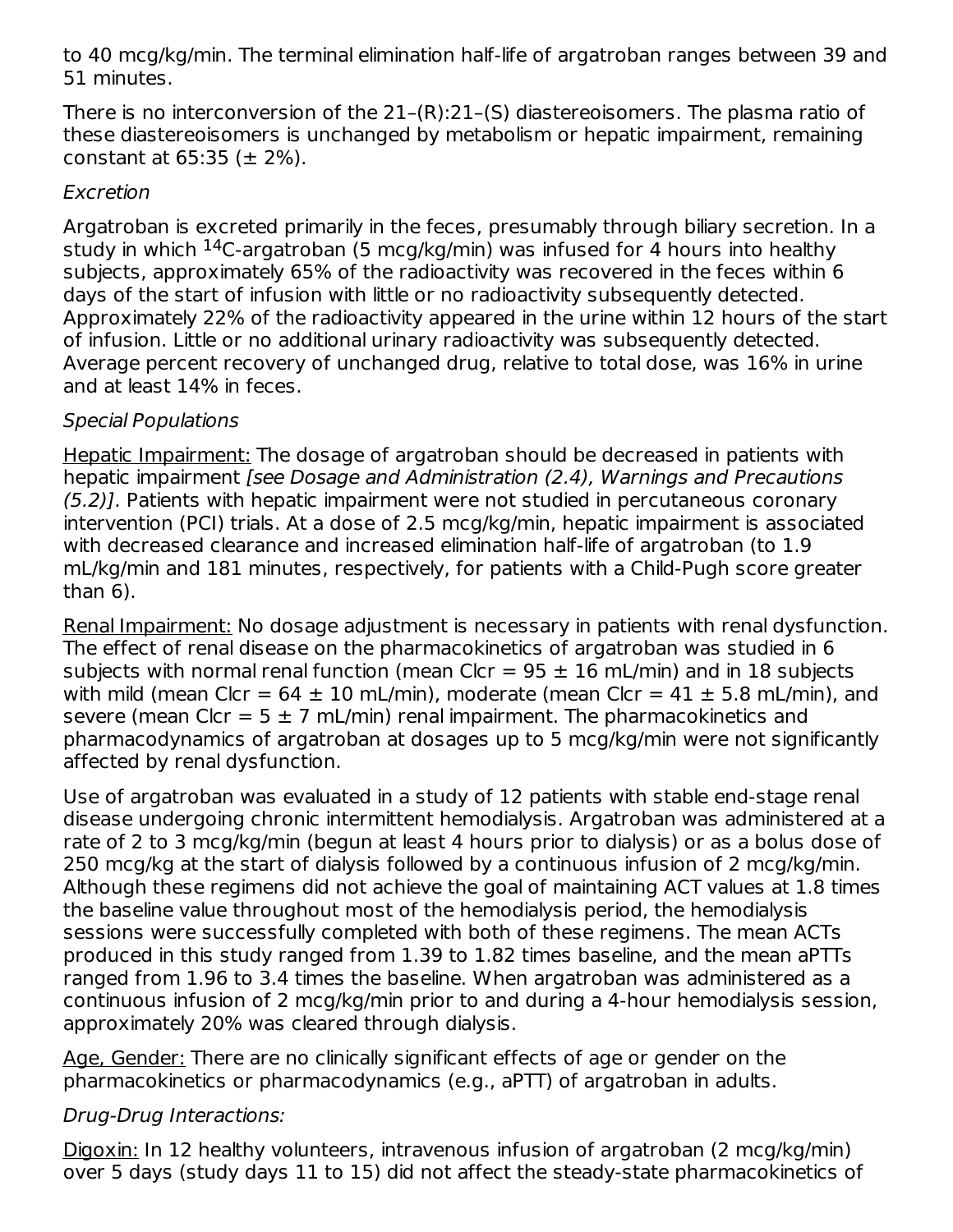oral digoxin (0.375 mg daily for 15 days).

Erythromycin: In 10 healthy subjects, orally administered erythromycin (a potent inhibitor of CYP3A4/5) at 500 mg four times daily for 7 days had no effect on the pharmacokinetics of argatroban at a dose of 1 mcg/kg/min for 5 hours. These data suggest oxidative metabolism by CYP3A4/5 is not an important elimination pathway in vivo for argatroban.

Aspirin and Acetaminophen: Drug-drug interactions have not been demonstrated between argatroban and concomitantly administered aspirin (162.5 mg orally given 26 and 2 hours prior to initiation of argatroban 1 mcg/kg/min over 4 hours) or acetaminophen (1,000 mg orally given 12, 6, and 0 hours prior to, and 6 and 12 hours subsequent to, initiation of argatroban 1.5 mcg/kg/min over 18 hours).

# **13 NONCLINICAL TOXICOLOGY**

# **13.1 Carcinogenesis, Mutagenesis, Impairment of Fertility**

Carcinogenicity studies with argatroban have not been performed.

Argatroban was not genotoxic in the Ames test, the Chinese hamster ovary cell (CHO/HGPRT) forward mutation test, the Chinese hamster lung fibroblast chromosome aberration test, the rat hepatocyte, and WI-38 human fetal lung cell unscheduled DNA synthesis (UDS) tests, or the mouse micronucleus test.

Argatroban at intravenous doses up to 27 mg/kg/day (0.3 times the recommended maximum human dose based on body surface area) had no effect on fertility and reproductive function of male and female rats.

# **14 CLINICAL STUDIES**

## **14.1 Heparin-Induced Thrombocytopenia**

The safety and efficacy of argatroban were evaluated in a historically controlled efficacy and safety study (Study 1) and a follow-on efficacy and safety study (Study 2). These studies were comparable with regard to study design, study objectives, dosing regimens as well as study outline, conduct, and monitoring. In these studies, 568 adult patients were treated with argatroban and 193 adult patients made up the historical control group. Patients had a clinical diagnosis of heparin-induced thrombocytopenia, either without thrombosis (HIT) or with thrombosis (HITTS [heparin-induced thrombocytopenia and thrombosis syndrome]) and were males or non-pregnant females between the age of 18 and 80 years old. HIT/HITTS was defined by a fall in platelet count to less than 100,000/μL or a 50% decrease in platelets after the initiation of heparin therapy with no apparent explanation other than HIT. Patients with HITTS also had an arterial or venous thrombosis documented by appropriate imaging techniques or supported by clinical evidence such as acute myocardial infarction, stroke, pulmonary embolism, or other clinical indications of vascular occlusion. Patients who had documented histories of positive heparin-dependent antibody tests without current thrombocytopenia or heparin challenge (e.g., patients with latent disease) were also included if they required anticoagulation.

These studies did not include patients with documented unexplained aPTT >200% of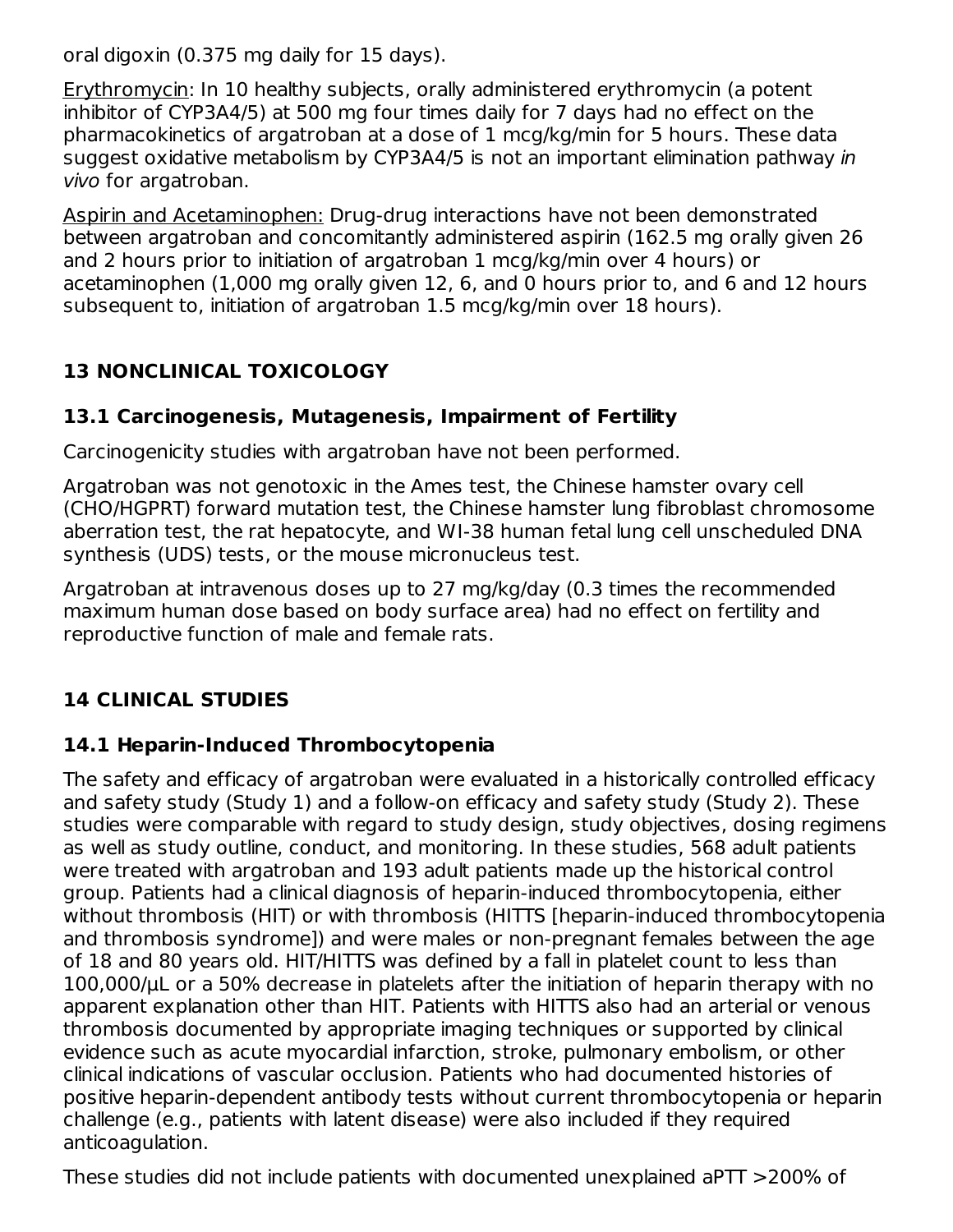control at baseline, documented coagulation disorder or bleeding diathesis unrelated to HIT, a lumbar puncture within the past 7 days or a history of previous aneurysm, hemorrhagic stroke, or a thrombotic stroke within the past 6 months unrelated to HIT.

The initial dose of argatroban was 2 mcg/kg/min. Two hours after the start of the argatroban infusion, an aPTT level was obtained and dose adjustments were made (up to a maximum of 10 mcg/kg/min) to achieve a steady-state aPTT value that was 1.5 to 3.0 times the baseline value, not to exceed 100 seconds. Overall the mean aPTT level for HIT and HITTS patients during the argatroban infusion increased from baseline values of 34 and 38 seconds, respectively, to 62.5 and 64.5 seconds, respectively.

The primary efficacy analysis was based on a comparison of event rates for a composite endpoint that included death (all causes), amputation (all causes) or new thrombosis during the treatment and follow-up period (study days 0 to 37). Secondary analyses included evaluation of the event rates for the components of the composite endpoint as well as time-to-event analyses.

In Study 1, a total of 304 patients were enrolled as follows: active HIT ( $n = 129$ ), active HITTS (n = 144), or latent disease (n = 31). Among the 193 historical controls, 139 (72%) had active HIT, 46 (24%) had active HITTS, and 8 (4%) had latent disease. Within each group, those with active HIT and those with latent disease were analysed together. Positive laboratory confirmation of HIT/HITTS by the heparin-induced platelet aggregation test or serotonin release assay was demonstrated in 174 of 304 (57%) argatrobantreated patients (i.e., in 80 with HIT or latent disease and 94 with HITTS) and in 149 of 193 (77%) historical controls (i.e., in 119 with HIT or latent disease and 30 with HITTS). The test results for the remainder of the patients and controls were either negative or not determined.

There was a significant improvement in the composite outcome in patients with HIT and HITTS treated with argatroban versus those in the historical control group (see Table 9). The components of the composite endpoint are shown in Table 9.

| Efficacy Results of Study 1: Composite Endpoint <sup>a</sup> and Individual Components,<br><b>Ranked by Severityb</b> |                         |           |              |           |                  |                                                                       |
|-----------------------------------------------------------------------------------------------------------------------|-------------------------|-----------|--------------|-----------|------------------|-----------------------------------------------------------------------|
| Parameter,                                                                                                            | <b>HIT</b>              |           | <b>HITTS</b> |           | <b>HIT/HITTS</b> |                                                                       |
| N(% )                                                                                                                 | $n = 147$               | $n = 160$ | $n = 46$     | $n = 144$ | $n = 193$        | Control Argatroban Control Argatroban Control Argatroban<br>$n = 304$ |
| Composite<br>Endpoint                                                                                                 | 57 (38.8)               | 41(25.6)  | 26(56.5)     | 63 (43.8) | 83(43.0)         | 104 (34.2)                                                            |
|                                                                                                                       | Individual Components b |           |              |           |                  |                                                                       |
| Death                                                                                                                 | 32(21.8)                | 27(16.9)  | 13(28.3)     | 26(18.1)  | 45(23.3)         | 53(17.4)                                                              |
| Amputation                                                                                                            | 3(2.0)                  | 3(1.9)    | 4(8.7)       | 16(11.1)  | 7(3.6)           | 19(6.2)                                                               |
| New Thrombosis                                                                                                        | 22(15.0)                | 11(6.9)   | 9(19.6)      | 21(14.6)  | 31(16.1)         | 32(10.5)                                                              |

**Table 9**

a) Death (all cause), amputation (all cause), or new thrombosis within 37-day study period.

b) Reported as the most severe outcome among the components of composite endpoint (severity ranking: death > amputation > new thrombosis); patients may have had multiple outcomes.

Time-to-event analyses showed significant improvements in the time-to-first event in patients with HIT or HITTS treated with argatroban versus those in the historical control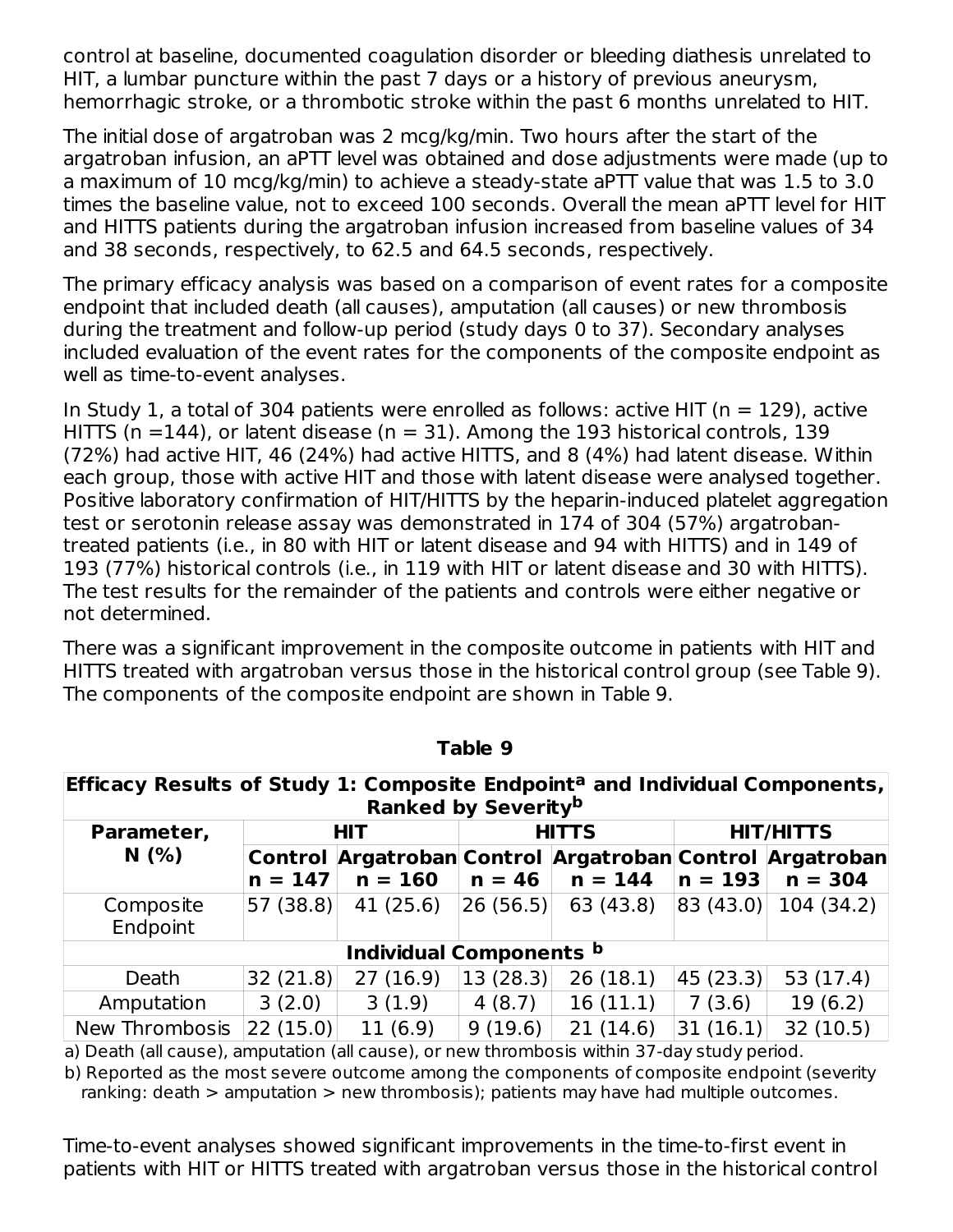group. The between-group differences in the proportion of patients who remained free of death, amputation, or new thrombosis were statistically significant in favor of argatroban by these analyses.

A time-to-event analysis for the composite endpoint is shown in Figure 3 for patients with HIT and Figure 4 for patients with HITTS.



Figure 3. Time to First Event for the Composite Efficacy Endpoint: HIT Patients

**\* Censored indicates no clinical endpoint (defined as death, amputation, or new thrombosis) was observed during the follow-up period (maximum period of follow-up was 37 days).**

STUDY 1

Argatroban (N = 160, censored = 119\*) Proportion Event-Free  $0.8$  $0.6$ Historical Control (N = 147, censored = 90")  $0.4$  $0.2$  $p$  value =  $0.007$  $\theta$  $35$ 14 21 28 **Study Day** 

Figure 4. Time to First Event for the Composite Efficacy Endpoint: HITTS Patients

#### **\* Censored indicates no clinical endpoint (defined as death, amputation, or new thrombosis) was observed during the follow-up period (maximum period of follow-up was 37 days).**

In Study 2, a total of 264 patients were enrolled as follows: HIT ( $n = 125$ ) or HITTS ( $n =$ 139). There was a significant improvement in the composite efficacy outcome for argatroban-treated patients, versus the same historical control group from Study 1, among patients having HIT (25.6% vs. 38.8%), patients having HITTS (41.0% vs. 56.5%), and patients having either HIT or HITTS (33.7% vs. 43.0%). Time-to-event analyses showed significant improvements in the time-to-first event in patients with HIT or HITTS treated with argatroban versus those in the historical control group. The between-group differences in the proportion of patients who remained free of death, amputation, or new thrombosis were statistically significant in favor of argatroban.

## Anticoagulant Effect

In Study 1, the mean ( $\pm$  SE) dose of argatroban administered was 2.0  $\pm$  0.1 mcg/kg/min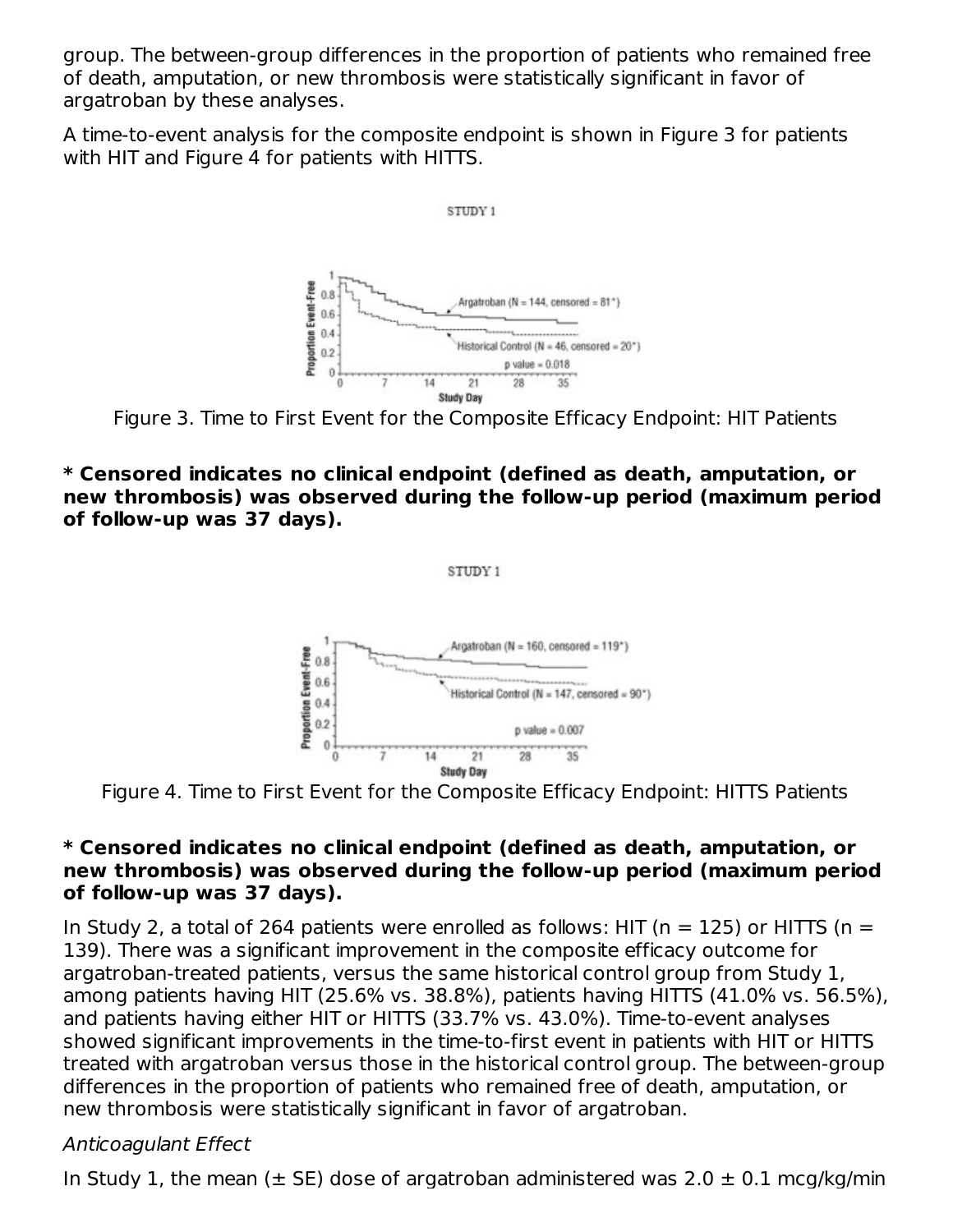In Study 1, the mean (± SE) dose of argatroban administered was 2.0 ± 0.1 mcg/kg/min in the HIT arm and  $1.9 \pm 0.1$  mcg/kg/min in the HITTS arm. Seventy-six percent of patients with HIT and 81% of patients with HITTS achieved a target aPTT at least 1.5-fold greater than the baseline aPTT at the first assessment occurring on average at 4.6 hours (HIT) and 3.9 hours (HITTS) following initiation of argatroban therapy.

No enhancement of aPTT response was observed in subjects receiving repeated administration of argatroban.

## Platelet Count Recovery

In Study 1, 53% of patients with HIT and 58% of patients with HITTS, had a recovery of platelet count by Day 3. Platelet Count Recovery was defined as an increase in platelet count to >100,000/μL or to at least 1.5-fold greater than the baseline count (platelet count at study initiation) by Day 3 of the study.

#### **14.2 Percutaneous Coronary Intervention (PCI) Patients with or at Risk for HIT**

In 3 similarly designed trials, argatroban was administered to 91 patients with current or previous clinical diagnosis of HIT or heparin-dependent antibodies, who underwent a total of 112 percutaneous coronary interventions (PCIs) including percutaneous trans luminal coronary angioplasty (PTCA), coronary stent placement, or atherectomy. Among the 91 patients undergoing their first PCI with argatroban, notable ongoing or recent medical history included myocardial infarction ( $n = 35$ ), unstable angina ( $n = 23$ ), and chronic angina ( $n = 34$ ). There were 33 females and 58 males. The average age was 67.6 years (median 70.7, range 44 to 86), and the average weight was 82.5 kg (median 81.0 kg, range 49 to 141).

Twenty-one of the 91 patients had a repeat PCI using argatroban an average of 150 days after their initial PCI. Seven of 91 patients received glycoprotein IIb/IIIa inhibitors. Safety and efficacy were assessed against historical control populations who had been anti-coagulated with heparin.

All patients received oral aspirin (325 mg) 2 to 24 hours prior to the interventional procedure. After venous or arterial sheaths were in place, anticoagulation was initiated with a bolus of argatroban of 350 mcg/kg via a large-bore intravenous line or through the venous sheath over 3 to 5 minutes. Simultaneously, a maintenance infusion of 25 mcg/kg/min was initiated to achieve a therapeutic activated clotting time (ACT) of 300 to 450 seconds. If necessary to achieve this therapeutic range, the maintenance infusion dose was titrated (15 to 40 mcg/kg/min) and/or an additional bolus dose of 150 mcg/kg could be given. Each patient's ACT was checked 5 to 10 minutes following the bolus dose. The ACT was checked as clinically indicated. Arterial and venous sheaths were removed no sooner than 2 hours after discontinuation of argatroban and when the ACT was less than 160 seconds.

If a patient required anticoagulation after the procedure, argatroban could be continued, but at a lower infusion dose between 2.5 and 5 mcg/kg/min. An aPTT was drawn 2 hours after this dose reduction and the dose of argatroban then was adjusted as clinically indicated (not to exceed 10 mcg/kg/min), to reach an aPTT between 1.5 and 3 times baseline value (not to exceed 100 seconds).

In 92 of the 112 interventions (82%), the patient received the initial bolus of 350 mcg/kg and an initial infusion dose of 25 mcg/kg/min. The majority of patients did not require additional bolus dosing during the PCI procedure. The mean value for the initial ACT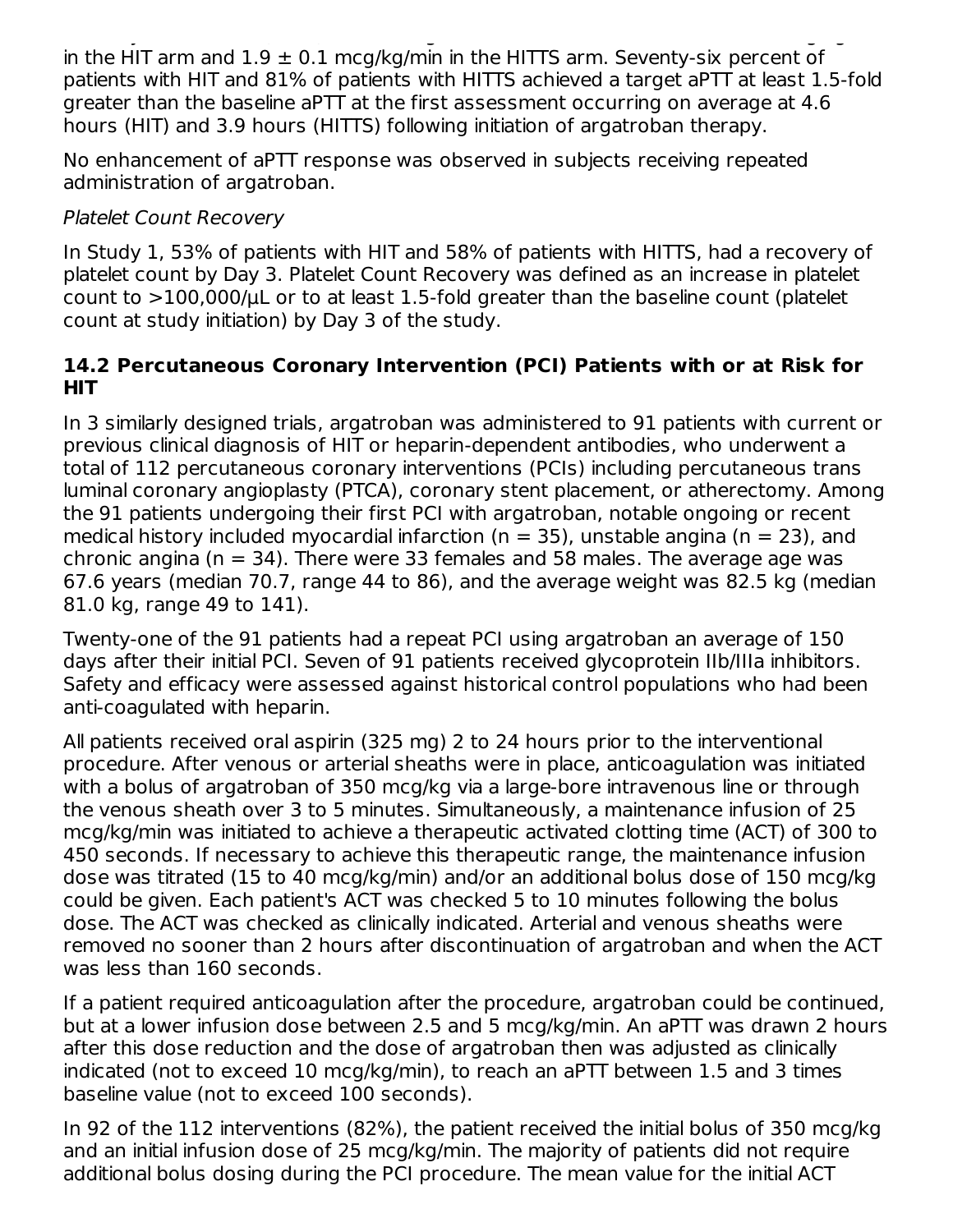measurement after the start of dosing for all interventions was 379 sec (median 338 sec; 5<sup>th</sup> percentile-95<sup>th</sup> percentile 238 to 675 sec). The mean ACT value per intervention over all measurements taken during the procedure was 416 sec (median 390 sec; 5<sup>th</sup> percentile-95<sup>th</sup> percentile 261 to 698 sec). About 65% of patients had ACTs within the recommended range of 300 to 450 seconds throughout the procedure. The investigators did not achieve anticoagulation within the recommended range in about 23% of patients. However, in this small sample, patients with ACTs below 300 seconds did not have more coronary thrombotic events, and patients with ACTs over 450 seconds did not have higher bleeding rates.

Acute procedural success was defined as lack of death, emergent coronary artery bypass graft (CABG), or Q-wave myocardial infarction. Acute procedural success was reported in 98.2% of patients who underwent PCIs with argatroban anticoagulation compared with 94.3% of historical control patients anti-coagulated with heparin ( $p =$ NS). Among the 112 interventions, 2 patients had emergency CABGs, 3 had repeat PTCAs, 4 had non-Q-wave myocardial infarctions, 3 had myocardial ischemia, 1 had an abrupt closure, and 1 had an impending closure (some patients may have experienced more than 1 event). No patients died.

## **16 HOW SUPPLIED/STORAGE AND HANDLING**

Argatroban Injection is a clear colorless to pale yellow color solution, free from visible particulates.

Argatroban Injection is available in packages as follows:

| <b>Product Code Unit of Sale</b> |                       | Strength                | Each                                   |
|----------------------------------|-----------------------|-------------------------|----------------------------------------|
| 429150                           | NDC 65219-429-50      |                         | 50 mg per 50 mL 50 mL Single-Dose Vial |
|                                  | Individually packaged | $(1 \text{ mg per mL})$ |                                        |

#### Storage and Handling

Store the vials in original carton at 20° to 25° C (68° to 77° F) [See USP Controlled Room Temperature]. Do not freeze. Retain in the original carton to protect from light. If the solution is cloudy, or if an insoluble precipitate is noted, the vial should be discarded.

# **17 PATIENT COUNSELING INFORMATION**

Inform patients of the risks associated with Argatroban Injection as well as the plan for regular monitoring during administration of the drug. Specifically, inform patients to report:

- the use of any other products known to affect bleeding.
- any medical history that may increase the risk for bleeding, including a history of severe hypertension; recent lumbar puncture or spinal anesthesia; major surgery, especially involving the brain, spinal cord, or eye; hematologic conditions associated with increased bleeding tendencies such as congenital or acquired bleeding disorders and gastrointestinal lesions such as ulcerations.
- any bleeding signs or symptoms
- the occurrence of any signs or symptoms of allergic reactions (e.g., airway reactions,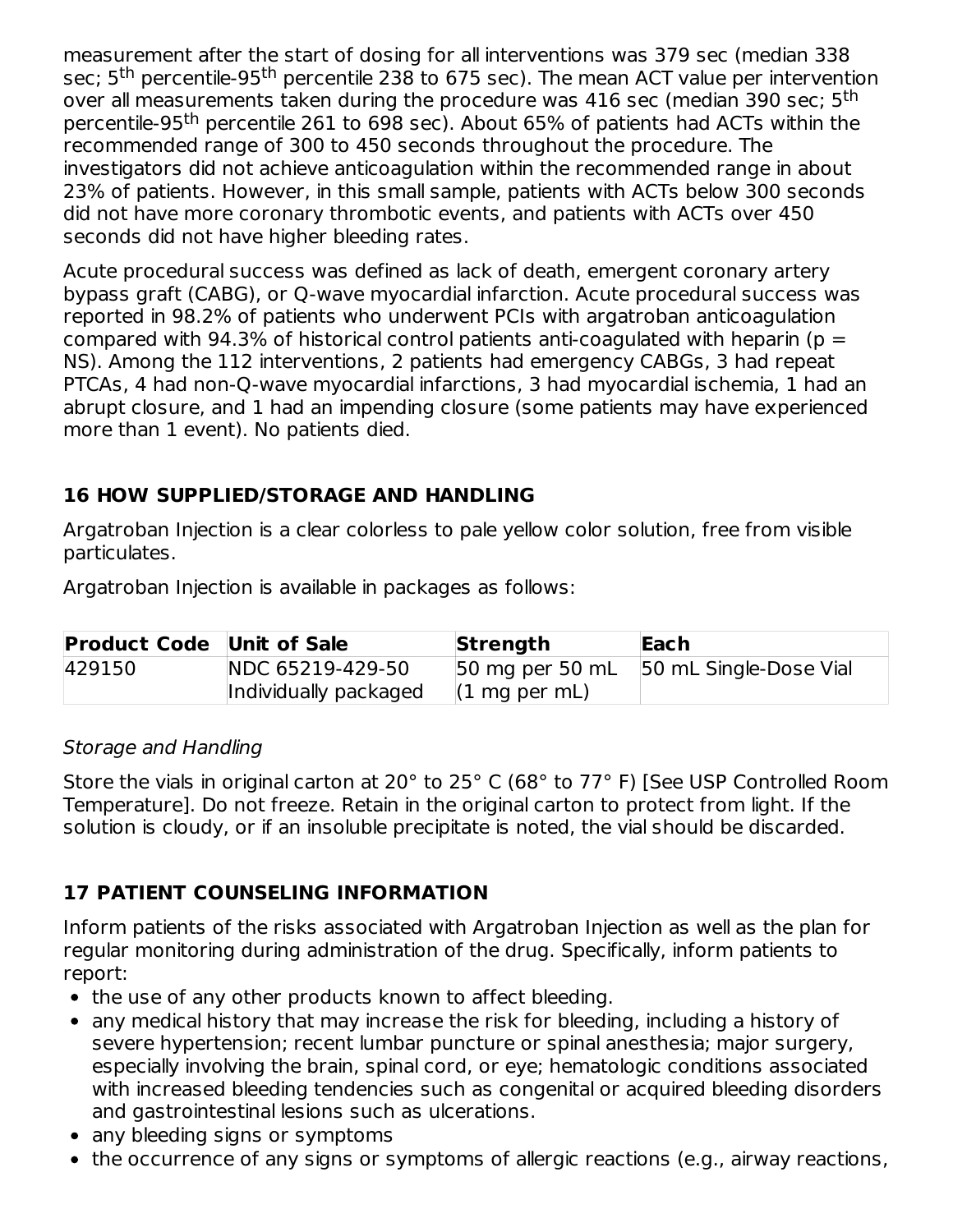skin reactions and vasodilation reactions)

Manufactured for:

**WA FRESENIUS** 

Lake Zurich, IL 60047 www.fresenius-kabi.com/us

Made in India Code: TN/DRUGS/TN00003457

451702

March 2021 13160866

451702 13160866

## **PRINCIPAL DISPLAY PANEL – 50 mg/50 mL – Vial Label**

#### NDC 65219-429-50 Rx Only **Argatroban Injection 50 mg/50 mL (1 mg/mL)**

Do NOT Dilute Prior to Administration **For Intravenous Infusion Only** 50 mL Single-Dose Vial **Discard Unused Portion**

| for Injection. | Each mL contains 1 mg Argatroban, 5.2 mg Propylene Glycol,<br>3.04 mg Dehydrated Alcohol, 9 mg Sodium Chloride in Water<br>Contains no preservatives.<br>Do not use if solution is cloudy or contains a precipitate.<br>Usual Adult Dosage: See package insert.<br>Store at 20° to 25°C (68° to 77°F)<br>[See USP Controlled Room-Temperature]. Do not Freeze | NDC 65219-429-50<br><b>Rx Only</b><br><b>Argatroban Injection</b><br>50 mg/50 mL (1 mg/mL)<br>Do NOT Dilute Prior to Administration<br>For Intravenous Infusion Only<br>50 mL Single-Dose Vial<br><b>Discard Unused Portion</b> | Manufactured for:<br><b>FRESENIUS</b><br><b>KABI</b><br>Lake Zurich, IL 60047<br>Made in India<br>Code: TN/DRUGS/TN00003457 |   |
|----------------|---------------------------------------------------------------------------------------------------------------------------------------------------------------------------------------------------------------------------------------------------------------------------------------------------------------------------------------------------------------|---------------------------------------------------------------------------------------------------------------------------------------------------------------------------------------------------------------------------------|-----------------------------------------------------------------------------------------------------------------------------|---|
|                | Retain in carton to protect from light.                                                                                                                                                                                                                                                                                                                       | (THI/BULL) THE OG/BULOG<br>Argatroban Injection                                                                                                                                                                                 | 403736<br>13160864                                                                                                          | 5 |

## **PRINCIPAL DISPLAY PANEL – 50 mg/50 mL – Carton**

NDC 65219-429-50 Rx Only **Argatroban Injection 50 mg/50 mL (1 mg/mL)**

Do NOT Dilute Prior to Administration **For Intravenous Infusion Only** 50 mL Single-Dose Vial **Discard Unused Portion**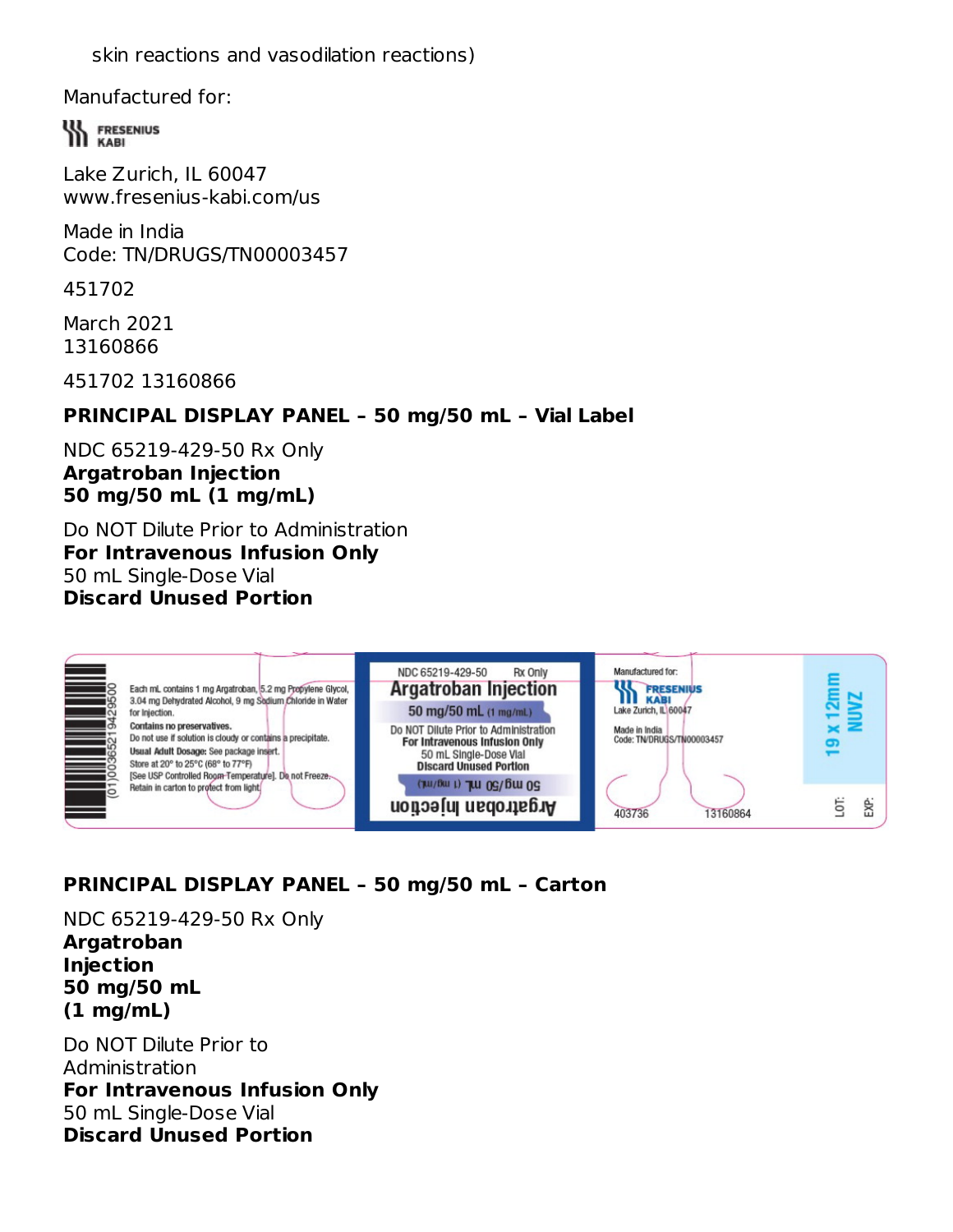|          | 48 x 48mm<br><b>Unvarnished Area</b><br>for Batch Overprinting<br>(2D Code, Sr. No, GTIN,<br>Lot number and Exp date details<br>will be printed during<br>online packing)                                                                                 | $48.00$ mm $-$                                                                                                                                                                                                                                                                                                                                                                                                                                             | 48.00 mm                                                                                                                                                                                                                                                   |                                                                                                                                                                 |
|----------|-----------------------------------------------------------------------------------------------------------------------------------------------------------------------------------------------------------------------------------------------------------|------------------------------------------------------------------------------------------------------------------------------------------------------------------------------------------------------------------------------------------------------------------------------------------------------------------------------------------------------------------------------------------------------------------------------------------------------------|------------------------------------------------------------------------------------------------------------------------------------------------------------------------------------------------------------------------------------------------------------|-----------------------------------------------------------------------------------------------------------------------------------------------------------------|
| 85.00 mm | NDC 65219-429-50<br>Rx Only<br><b>Argatroban</b><br><b>Injection</b><br>50 mg/50 mL<br>$(1$ mg/mL)<br>Do NOT Dilute Prior to<br>Administration<br>For Intravenous Infusion Only<br>50 mL Single-Dose Vial<br><b>Discard Unused Portion</b><br><b>KABI</b> | Each mL contains<br>1 mg Argatroban,<br>5.2 mg Propylene Glycol,<br>3.04 mg Dehydrated Alcohol,<br>9 mg Sodium Chloride in<br>Water for Injection.<br>Contains no preservatives.<br>Do not use if solution is cloudy<br>or contains a precipitate.<br><b>Usual Adult Dosage:</b><br>See package insert.<br>Store at 20° to 25°C<br>(68° to 77°F)<br>[See USP Controlled Room<br>Temperature]. Do not Freeze.<br>Retain in carton to protect<br>from light. | NDC 65219-429-50<br>Rx Only<br>Argatroban<br><b>Injection</b><br>50 mg/50 mL<br>$(1$ mg/mL)<br>Do NOT Dilute Prior to<br>Administration<br>For Intravenous Infusion Only<br>50 mL Single-Dose Vial<br><b>Discard Unused Portion</b><br><b>WA FRESENIUS</b> | Manufactured for:<br><b>FRESENIUS</b><br>Lake Zurich, IL 60047<br>Made in India<br>Code: TN/DRUGS/TN00003457<br>621818<br>13160865<br>www.fresenius-kabi.com/us |
|          |                                                                                                                                                                                                                                                           |                                                                                                                                                                                                                                                                                                                                                                                                                                                            |                                                                                                                                                                                                                                                            |                                                                                                                                                                 |

| <b>ARGATROBAN</b><br>argatroban injection                              |                         |                                     |                 |  |
|------------------------------------------------------------------------|-------------------------|-------------------------------------|-----------------|--|
|                                                                        |                         |                                     |                 |  |
| <b>Product Information</b>                                             |                         |                                     |                 |  |
| <b>Product Type</b>                                                    | HUMAN PRESCRIPTION DRUG | <b>Item Code (Source)</b>           | NDC:65219-429   |  |
| <b>Route of Administration</b>                                         | <b>INTRAVENOUS</b>      |                                     |                 |  |
|                                                                        |                         |                                     |                 |  |
| <b>Active Ingredient/Active Moiety</b>                                 |                         |                                     |                 |  |
|                                                                        | <b>Ingredient Name</b>  | <b>Basis of Strength</b>            | <b>Strength</b> |  |
| Argatroban (UNII: IY90U61Z3S) (Argatroban Anhydrous - UNII:OCY3U280Y3) |                         | Argatroban Anhydrous 50 mg in 50 mL |                 |  |
|                                                                        |                         |                                     |                 |  |